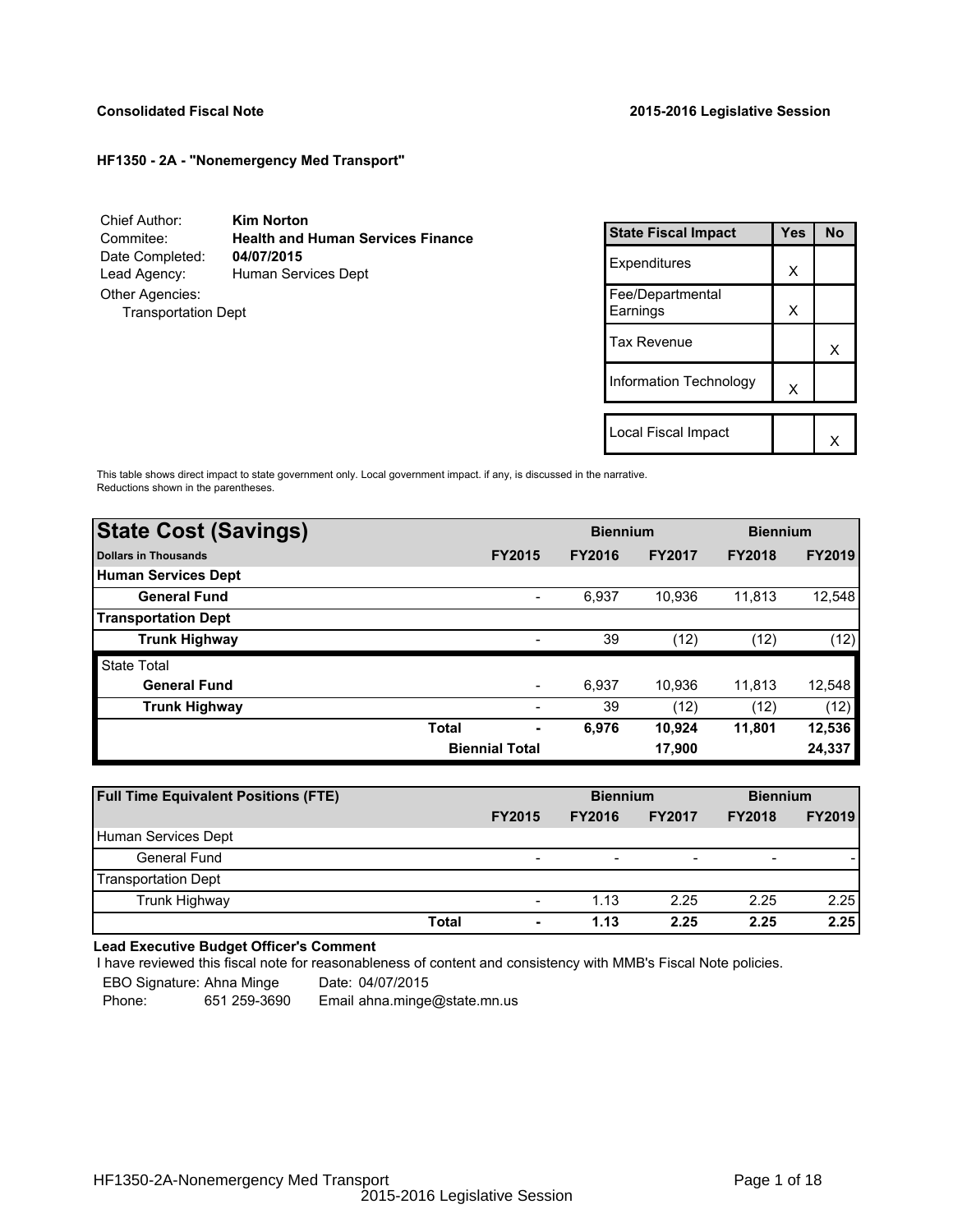## **State Cost (Savings) Calculation Details**

This table shows direct impact to state government only. Local government impact, if any, is discussed in the narrative. Reductions are shown in parentheses.

\*Transfers In/Out and Absorbed Costs are only displayed when reported.

| State Cost (Savings) = 1-2                        |              |                          | <b>Biennium</b>          |               | <b>Biennium</b> |               |
|---------------------------------------------------|--------------|--------------------------|--------------------------|---------------|-----------------|---------------|
| <b>Dollars in Thousands</b>                       |              | <b>FY2015</b>            | <b>FY2016</b>            | <b>FY2017</b> | <b>FY2018</b>   | <b>FY2019</b> |
| Human Services Dept                               |              |                          |                          |               |                 |               |
| <b>General Fund</b>                               |              | $\overline{\phantom{a}}$ | 6,937                    | 10,936        | 11,813          | 12,548        |
| <b>Transportation Dept</b>                        |              |                          |                          |               |                 |               |
| Trunk Highway                                     |              | $\overline{\phantom{a}}$ | 39                       | (12)          | (12)            | (12)          |
|                                                   | <b>Total</b> |                          | 6,976                    | 10,924        | 11,801          | 12,536        |
|                                                   |              | <b>Biennial Total</b>    |                          | 17,900        |                 | 24,337        |
| 1 - Expenditures, Absorbed Costs*, Transfers Out* |              |                          |                          |               |                 |               |
| Human Services Dept                               |              |                          |                          |               |                 |               |
| <b>General Fund</b>                               |              | $\overline{\phantom{a}}$ | 6,937                    | 10,936        | 11,813          | 12,548        |
| <b>Transportation Dept</b>                        |              |                          |                          |               |                 |               |
| Trunk Highway                                     |              |                          | 111                      | 132           | 132             | 132           |
|                                                   | <b>Total</b> |                          | 7,048                    | 11,068        | 11,945          | 12,680        |
|                                                   |              | <b>Biennial Total</b>    |                          | 18,116        |                 | 24,625        |
| 2 - Revenues, Transfers In*                       |              |                          |                          |               |                 |               |
| Human Services Dept                               |              |                          |                          |               |                 |               |
| General Fund                                      |              | $\overline{\phantom{a}}$ | $\overline{\phantom{a}}$ |               |                 |               |
| <b>Transportation Dept</b>                        |              |                          |                          |               |                 |               |
| Trunk Highway                                     |              | $\blacksquare$           | 72                       | 144           | 144             | 144           |
|                                                   | <b>Total</b> |                          | 72                       | 144           | 144             | 144           |
|                                                   |              | <b>Biennial Total</b>    |                          | 216           |                 | 288           |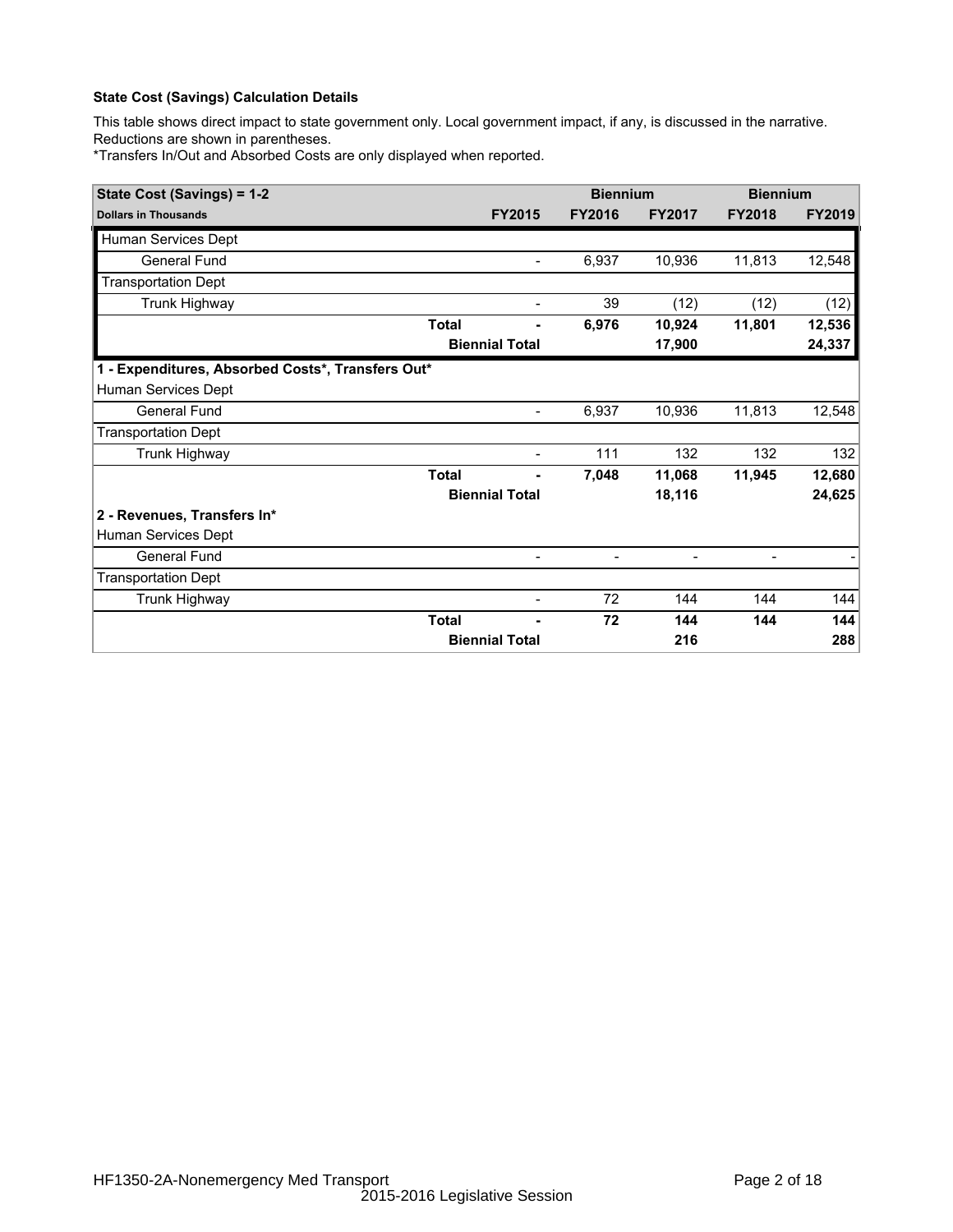**HF1350 - 2A - "Nonemergency Med Transport"**

| Chief Author:              | <b>Kim Norton</b>                        |
|----------------------------|------------------------------------------|
| Commitee:                  | <b>Health and Human Services Finance</b> |
| Date Completed: 04/07/2015 |                                          |
| Agency:                    | Human Services Dept                      |

| <b>State Fiscal Impact</b>   | Yes | No |
|------------------------------|-----|----|
| Expenditures                 | X   |    |
| Fee/Departmental<br>Earnings |     | x  |
| <b>Tax Revenue</b>           |     | x  |
| Information Technology       | X   |    |
|                              |     |    |
| Local Fiscal Impact          |     |    |

This table shows direct impact to state government only. Local government impact. if any, is discussed in the narrative. Reductions shown in the parentheses.

| <b>State Cost (Savings)</b> |              |                          | <b>Biennium</b> |               | <b>Biennium</b> |               |
|-----------------------------|--------------|--------------------------|-----------------|---------------|-----------------|---------------|
| <b>Dollars in Thousands</b> |              | <b>FY2015</b>            | <b>FY2016</b>   | <b>FY2017</b> | <b>FY2018</b>   | <b>FY2019</b> |
| <b>General Fund</b>         |              | $\overline{\phantom{a}}$ | 6.937           | 10.936        | 11.813          | 12,548        |
|                             | <b>Total</b> | $\blacksquare$           | 6.937           | 10.936        | 11.813          | 12,548        |
|                             |              | <b>Biennial Total</b>    |                 | 17.873        |                 | 24,361        |
|                             |              |                          |                 |               |                 |               |

| <b>Full Time Equivalent Positions (FTE)</b> |                          | <b>Biennium</b> |                          | <b>Biennium</b>          |               |
|---------------------------------------------|--------------------------|-----------------|--------------------------|--------------------------|---------------|
|                                             | <b>FY2015</b>            | <b>FY2016</b>   | <b>FY2017</b>            | <b>FY2018</b>            | <b>FY2019</b> |
| General Fund                                | $\overline{\phantom{0}}$ | -               | $\overline{\phantom{0}}$ | $\overline{\phantom{0}}$ |               |
|                                             | Total                    |                 |                          |                          |               |

## **Executive Budget Officer's Comment**

I have reviewed this fiscal note for reasonableness of content and consistency with MMB's Fiscal Note policies.

EBO Signature: Ahna Minge Date: 4/6/2015 1:31:50 PM

Phone: 651 259-3690 Email ahna.minge@state.mn.us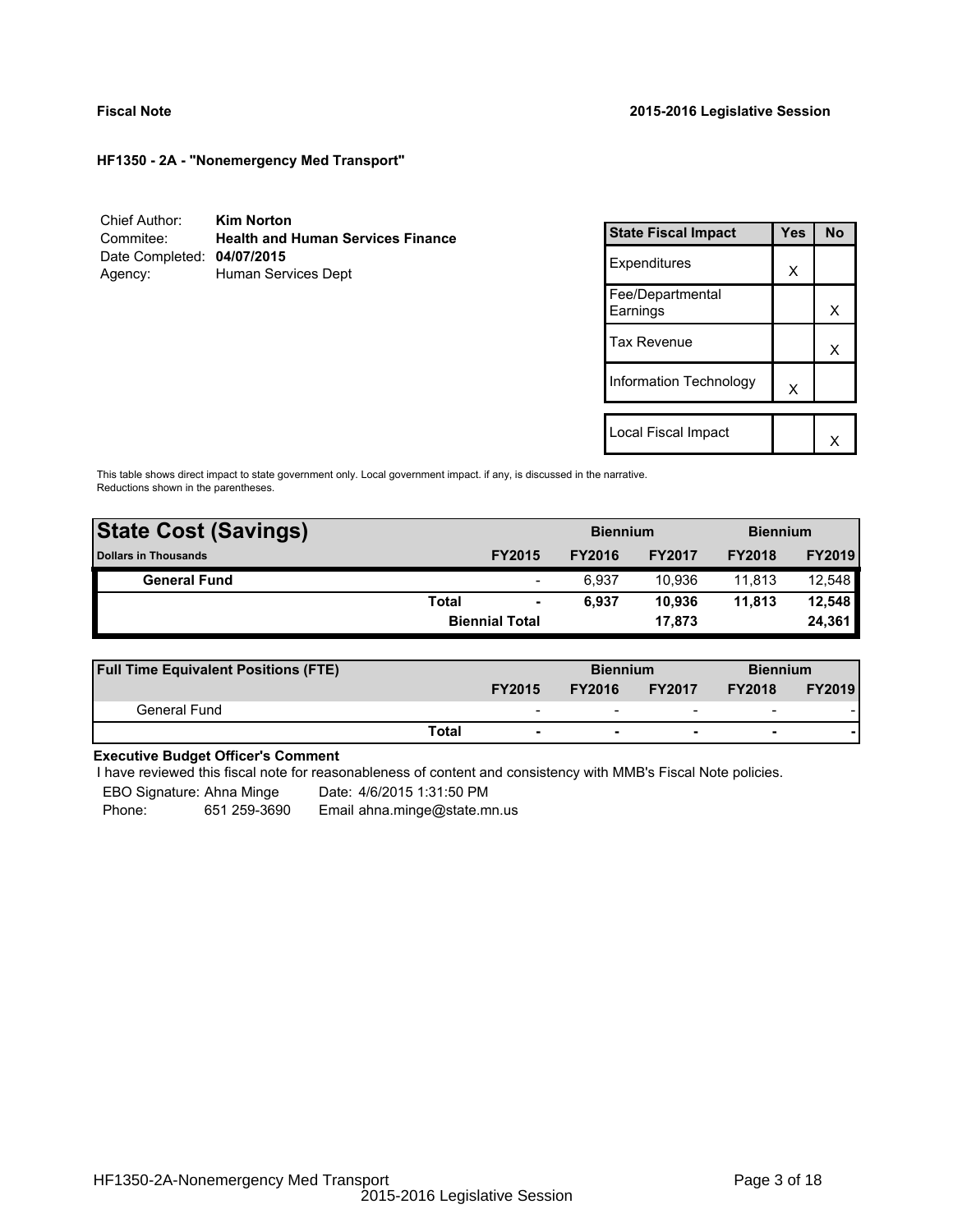## **State Cost (Savings) Calculation Details**

This table shows direct impact to state government only. Local government impact, if any, is discussed in the narrative. Reductions are shown in parentheses.

\*Transfers In/Out and Absorbed Costs are only displayed when reported.

| State Cost (Savings) = 1-2                        |              | <b>Biennium</b>       |               | <b>Biennium</b> |               |               |
|---------------------------------------------------|--------------|-----------------------|---------------|-----------------|---------------|---------------|
| <b>Dollars in Thousands</b>                       |              | <b>FY2015</b>         | <b>FY2016</b> | <b>FY2017</b>   | <b>FY2018</b> | <b>FY2019</b> |
| <b>General Fund</b>                               |              |                       | 6,937         | 10.936          | 11.813        | 12,548        |
|                                                   | <b>Total</b> |                       | 6,937         | 10,936          | 11,813        | 12,548        |
|                                                   |              | <b>Biennial Total</b> |               | 17,873          |               | 24,361        |
| 1 - Expenditures, Absorbed Costs*, Transfers Out* |              |                       |               |                 |               |               |
| <b>General Fund</b>                               |              |                       | 6,937         | 10.936          | 11,813        | 12,548        |
|                                                   | <b>Total</b> | ۰                     | 6,937         | 10,936          | 11,813        | 12,548        |
|                                                   |              | <b>Biennial Total</b> |               | 17,873          |               | 24,361        |
| 2 - Revenues, Transfers In*                       |              |                       |               |                 |               |               |
| <b>General Fund</b>                               |              |                       |               |                 |               |               |
|                                                   | <b>Total</b> | ۰                     | ٠             | ٠               | ۰             |               |
|                                                   |              | <b>Biennial Total</b> |               |                 |               |               |

## **Bill Description**

House File 1350 as amended makes several changes to non-emergency medical transportation (NEMT) services in the Medical Assistance program. The bill adds a definition of NEMT to the Minnesota Department of Transportation (MNDOT) statute and makes changes to the MNDOT provider certification standards. The legislation also changes trip documentation requirements for NEMT providers, adds safety standards for protected transport, increases provider payment rates, adds payment rates for new modes of transportation services, and requires prior authorization of certain trips. The language in this amended version of the House Bill also makes clear that STS certified NEMT providers are a subset of the larger pool of STS vehicles certified by MNDOT.

## **ASSUMPTIONS:**

This estimate assumes an effective date of July 1, 2015.

The legislation redefines the modes of transportation by eliminating the distinction between access transportation services (ATS) and special transportation services (STS) and creating seven new modes of transportation: client reimbursement, volunteer transport, unassisted transport, assisted transport, lift-equipped/ramp transport, protected transport, and stretcher transport. Each of these new modes of transportation are a blend of current service codes, some of which have varying base and/or mileage reimbursement rates. Section A of the expenditure formula deals with the cost of the rates under the new modes.

The increase in rates associated with changing to the new modes of transportation is also expected to have a proportional impact on managed care rates. Client mileage is not paid through the managed care rates, so the expected percent increase in managed care is estimated to be proportional to the percent increase in fee for service NEMT less client mileage. Fee for service claims data suggest a 32.9% increase in total FY2014 FFS NEMT payments under the new modes of transportation with the proposed reimbursement rates with a 19.4% increase to managed care.

This bill would provide protected transport as a new mode of transportation. Section B of the expenditure formula deals with the cost of adding protected transport services. Beltrami county currently offers a similar service and reports transporting 20 persons per month. Using Beltrami's share of medical transportation recipients, this translates to approximately 935 persons per month transported over the entire state. It is assumed that average mileage for protected transport will be similar to that of assisted transport which, based on department data from FY2014, equals about 15 miles per trip. The proposed base rate for protected transport is \$75 and the proposed mileage rate is \$2.40 per mile.

For the managed care impact, it is assumed that protected transport will increase managed care NEMT costs by the same proportion that it is projected to increase costs for access services. This proportion is estimated to be about 3.0%.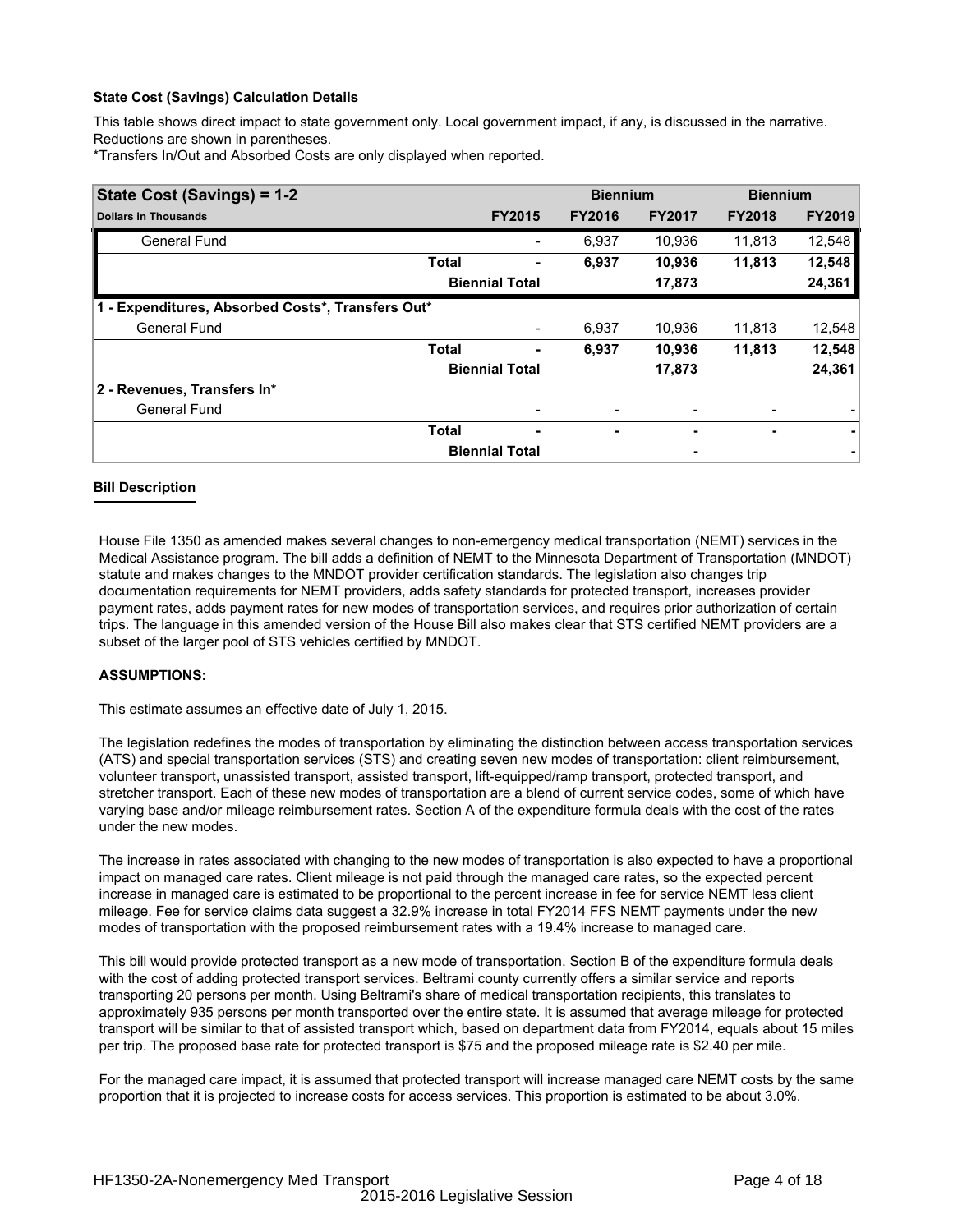This estimate also assumes that 20% of the additional cost for protected transport will be offset by lower medical transportation costs.

Under current law, there is no rural urban commuting area (RUCA) adjustment for access transportation services (ATS) transport so the proposed changes would add RUCA base and mileage adjustments for all geographically eligible ATS transportation. Based on the proposed mileage reimbursement rates for each new mode of transportation and FY2014 base charges and mileage data, adding RUCA base and mileage adjustments to ATS transportation would cost about \$308,000 per year. Section C in the expenditure formula summarizes these costs.

The language sunsets the 4.5% rate reduction on NEMT services provided after June 30, 2015. This reduction currently applies to all base and mileage rates for NEMT STS services, except volunteer mileage and personal mileage, and other travel costs. Since the 2014 NEMT data reflects the lower base after the 4.5% rate reduction has been applied, the fiscal impact of this sunset has already been accounted for in the first section of the fiscal note that establishes new rates.

Section D of this estimate projects the cost of ending the 4.5 percent rate reduction on ambulance services. This estimate includes costs for increased managed care capitation rates resulting from this increase. Based on the original fiscal note from this rate reduction from 2011, it is assumed that approximately 1.25 percent of managed care payments are for ambulance services (slightly less for the elderly and disabled eligibility categories) and 1 percent of managed care payments are for NEMT STS services.

This legislation requires the use of prior authorization for trips in excess of 30 miles for travel to a primary care provider and 60 miles for travel to an appointment with a specialist. Under current law, NEMT providers must receive authorization from the local agencies (the counties) for trips in excess of these limits. This bill moves the requirement for NEMT providers to receive authorization for trips exceeding the 30/60 mile limit from the local agencies and instead requires DHS to place these longer trips on prior authorization. This estimate includes the cost for DHS to meet this new responsibility.

Medical Assistance claims data from 2014 suggest that 9,400 trips or less than 1 percent of all rides provided would meet the 30/60 mile threshold. The cost to DHS for additional prior authorization services performed by an outside vendor is reflected in this estimate.

This fiscal note assumes all rate changes are effective in fee-for-service effective July 1, 2015 and the effect to managed care rates begins in January 2016.

This rate change would require changes to DHS claims payment systems. The cost of making these changes is reflected in this estimate.

#### **Assumptions**

#### **Expenditure and/of Revenue Calculations:**

| HF1350-1E with A2 Amendment                                                                                                                                                                                                                                                                                                                                                                                                                  |  |                   |                  |                  |                 |  |  |  |  |
|----------------------------------------------------------------------------------------------------------------------------------------------------------------------------------------------------------------------------------------------------------------------------------------------------------------------------------------------------------------------------------------------------------------------------------------------|--|-------------------|------------------|------------------|-----------------|--|--|--|--|
|                                                                                                                                                                                                                                                                                                                                                                                                                                              |  |                   |                  |                  |                 |  |  |  |  |
| <b>Part A: New NEMT Modes</b>                                                                                                                                                                                                                                                                                                                                                                                                                |  |                   |                  |                  |                 |  |  |  |  |
| The following table summarizes the number of FY2014 base units that would have been paid in each of the proposed seven new modes of<br>transportation, the weighted average FY2014 base reimbursement rate for each of the new modes, the proposed base reimbursement rate for<br>the each of the new modes in the proposed language, and the estimated marginal change in FY2014 base payments under these proposed<br>reimbursement rates: |  |                   |                  |                  |                 |  |  |  |  |
|                                                                                                                                                                                                                                                                                                                                                                                                                                              |  |                   |                  |                  |                 |  |  |  |  |
|                                                                                                                                                                                                                                                                                                                                                                                                                                              |  | FY2014            | FY2014           | Proposed         | Change in       |  |  |  |  |
|                                                                                                                                                                                                                                                                                                                                                                                                                                              |  | <b>Units Paid</b> | <b>Base Rate</b> | <b>Base Rate</b> | <b>Payments</b> |  |  |  |  |
| <b>Client</b>                                                                                                                                                                                                                                                                                                                                                                                                                                |  |                   | \$0.00           | \$0.00           | \$0.00          |  |  |  |  |
| Volunteer                                                                                                                                                                                                                                                                                                                                                                                                                                    |  | 0                 | \$0.00           | \$0.00           | \$0.00          |  |  |  |  |
| <b>Unassisted</b>                                                                                                                                                                                                                                                                                                                                                                                                                            |  | 519,373           | \$9.55           | \$11.00          | \$753,090.85    |  |  |  |  |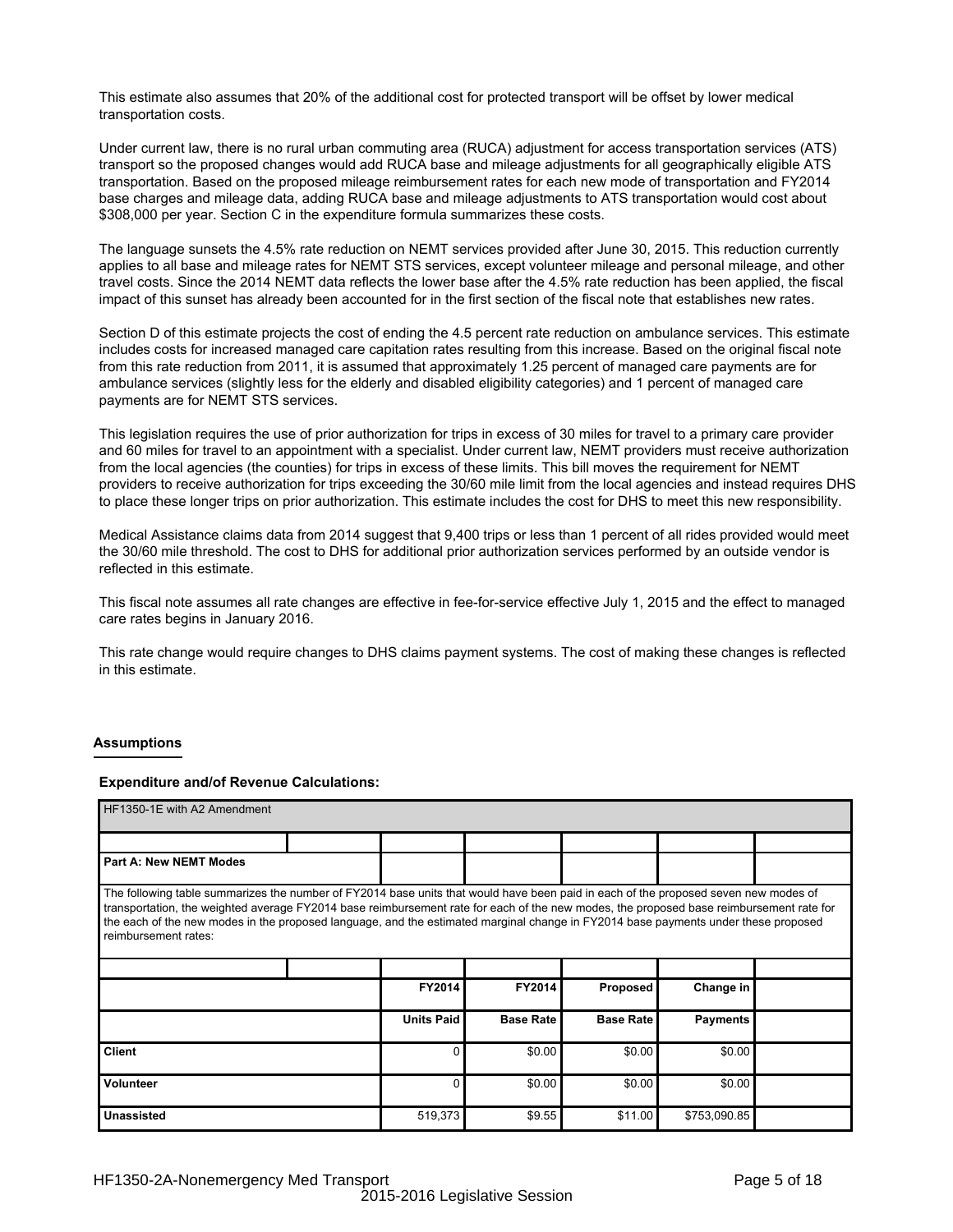| HF1350-1E with A2 Amendment                                                                                                                                                                                                                                                                                                                                                                                                                              |  |                        |                     |                     |                 |                          |
|----------------------------------------------------------------------------------------------------------------------------------------------------------------------------------------------------------------------------------------------------------------------------------------------------------------------------------------------------------------------------------------------------------------------------------------------------------|--|------------------------|---------------------|---------------------|-----------------|--------------------------|
| Assisted                                                                                                                                                                                                                                                                                                                                                                                                                                                 |  | 289,459                | \$11.30             | \$13.00             | \$492,727.55    |                          |
| Lift-Equipped                                                                                                                                                                                                                                                                                                                                                                                                                                            |  | 156,280                | \$15.56             | \$18.00             | \$380,653.09    |                          |
| <b>Protected</b>                                                                                                                                                                                                                                                                                                                                                                                                                                         |  |                        |                     | \$75.00             |                 |                          |
| <b>Stretcher</b>                                                                                                                                                                                                                                                                                                                                                                                                                                         |  | 898                    | \$57.30             | \$60.00             | \$2,424.60      |                          |
| Total                                                                                                                                                                                                                                                                                                                                                                                                                                                    |  |                        |                     |                     | \$1,628,896.09  |                          |
|                                                                                                                                                                                                                                                                                                                                                                                                                                                          |  |                        |                     |                     |                 |                          |
| The following table summarizes the number of FY2014 mileage units that would have been paid in each of the proposed seven new modes of<br>transportation, the weighted average FY2014 mileage reimbursement rate for each of the new modes, the proposed mileage reimbursement<br>rate for the each of the new modes in the proposed language, and the estimated marginal change in FY2014 mileage payments under these<br>proposed reimbursement rates: |  |                        |                     |                     |                 |                          |
|                                                                                                                                                                                                                                                                                                                                                                                                                                                          |  |                        |                     |                     |                 |                          |
|                                                                                                                                                                                                                                                                                                                                                                                                                                                          |  | FY2014                 | FY2014              | Proposed            | Change in       |                          |
|                                                                                                                                                                                                                                                                                                                                                                                                                                                          |  | <b>Units Paid</b>      | <b>Mileage Rate</b> | <b>Mileage Rate</b> | <b>Payments</b> |                          |
| <b>Client</b>                                                                                                                                                                                                                                                                                                                                                                                                                                            |  | 14,406,881             | \$0.22              | \$0.45              | \$3,325,335.29  |                          |
| Volunteer                                                                                                                                                                                                                                                                                                                                                                                                                                                |  | 2,378,867              | \$0.56              | \$1.13              | \$1,355,954.19  |                          |
| <b>Unassisted</b>                                                                                                                                                                                                                                                                                                                                                                                                                                        |  | 2,157,515              | \$0.85              | \$1.30              | \$962,487.38    |                          |
| <b>Assisted</b>                                                                                                                                                                                                                                                                                                                                                                                                                                          |  | $\overline{5,317,108}$ | \$1.24              | \$1.30              | \$335,858.48    |                          |
| Lift-Equipped                                                                                                                                                                                                                                                                                                                                                                                                                                            |  | 1,989,267              | \$1.29              | \$1.55              | \$526,121.25    |                          |
| <b>Protected</b>                                                                                                                                                                                                                                                                                                                                                                                                                                         |  |                        |                     | \$2.40              |                 |                          |
| <b>Stretcher</b>                                                                                                                                                                                                                                                                                                                                                                                                                                         |  | 37,703                 | \$2.40              | \$2.40              | \$0.00          |                          |
| Total                                                                                                                                                                                                                                                                                                                                                                                                                                                    |  |                        |                     |                     | \$6,505,756.60  |                          |
|                                                                                                                                                                                                                                                                                                                                                                                                                                                          |  |                        |                     |                     |                 |                          |
| Note: The fiscal impact of the new mode "protected transport" is not included here, but is analyzed below.                                                                                                                                                                                                                                                                                                                                               |  |                        |                     |                     |                 |                          |
|                                                                                                                                                                                                                                                                                                                                                                                                                                                          |  |                        |                     |                     |                 |                          |
| The data summarized above represents an estimated 32.9% increase in total FY2014 FFS NEMT payments under the new modes of<br>transportation with the proposed reimbursement rates for each mode. The effective date for these new modes is assumed to be July 1, 2015.                                                                                                                                                                                   |  |                        |                     |                     |                 |                          |
|                                                                                                                                                                                                                                                                                                                                                                                                                                                          |  |                        |                     |                     |                 |                          |
|                                                                                                                                                                                                                                                                                                                                                                                                                                                          |  | FY 2014                | FY 2016             | FY 2017             | FY 2018         | FY 2019                  |
| Total NEMT payment base                                                                                                                                                                                                                                                                                                                                                                                                                                  |  | \$24,757,870           |                     |                     |                 |                          |
| Estimated cost of new rates                                                                                                                                                                                                                                                                                                                                                                                                                              |  | \$8,134,653            |                     |                     |                 |                          |
| <b>NEMT</b> forecast                                                                                                                                                                                                                                                                                                                                                                                                                                     |  |                        | \$28,228,012        | \$29,744,435        | \$31,180,429    | \$32,590,780             |
| Est % change in NEMT pmts                                                                                                                                                                                                                                                                                                                                                                                                                                |  | 32.86%                 | 32.86%              | 32.86%              | 32.86%          | 32.86%                   |
| Projected cost of new rates                                                                                                                                                                                                                                                                                                                                                                                                                              |  |                        | \$9,274,831         | \$9,773,080         | \$10,244,902    | \$10,708,299             |
| Phase-in                                                                                                                                                                                                                                                                                                                                                                                                                                                 |  |                        | 83.33%              | 100.00%             | 100.00%         | 100.00%                  |
| <b>Total MA Cost</b>                                                                                                                                                                                                                                                                                                                                                                                                                                     |  |                        | \$7,729,026         | \$9,773,080         | \$10,244,902    | $\overline{$10,708,299}$ |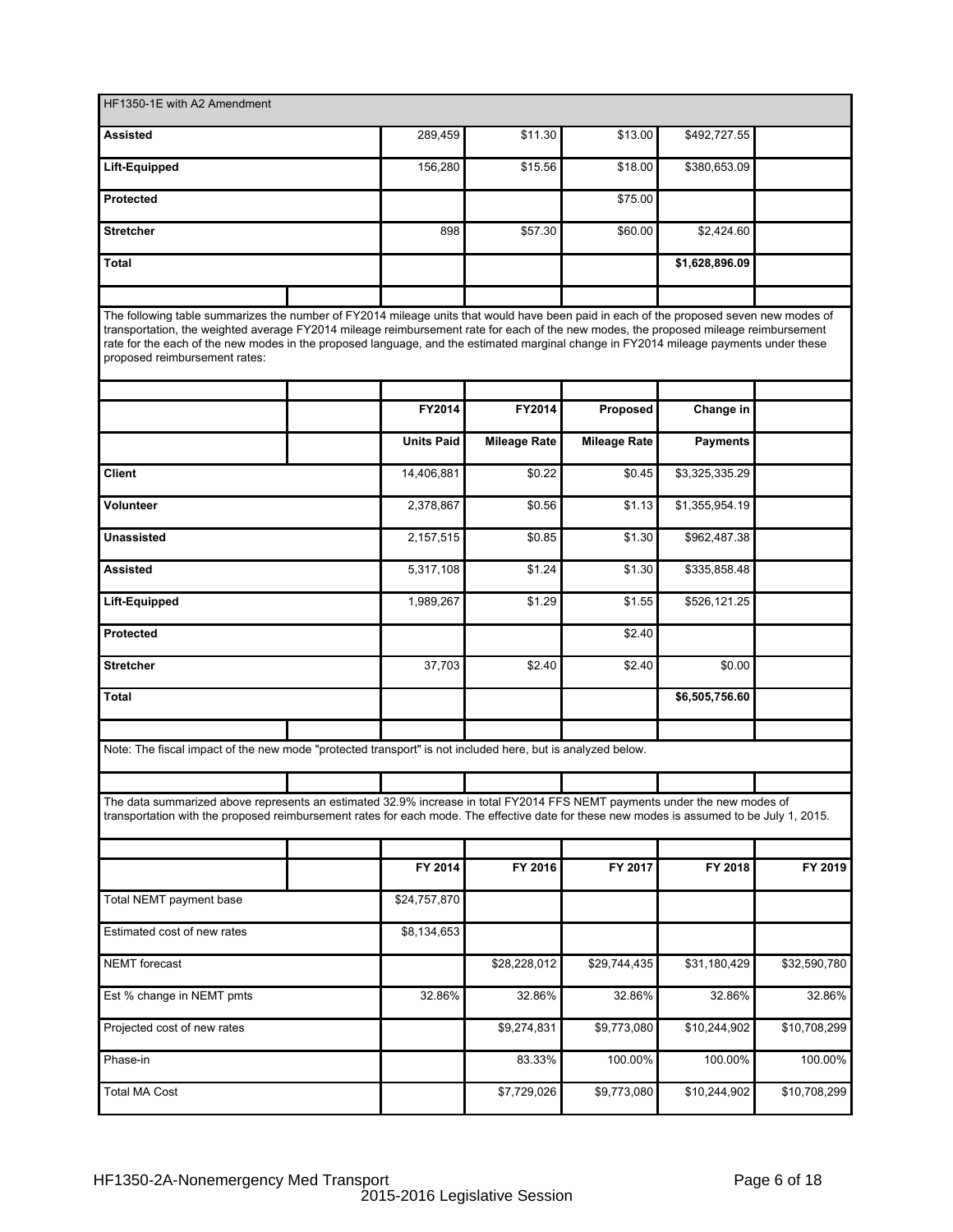| HF1350-1E with A2 Amendment          |                 |                 |                 |                 |
|--------------------------------------|-----------------|-----------------|-----------------|-----------------|
| Federal share<br>$\%$                | 50.00%          | 50.00%          | 50.00%          | 50.00%          |
| Federal share                        | \$3,864,513     | \$4,886,540     | \$5,122,451     | \$5,354,150     |
| State share                          | \$3,864,513     | \$4,886,540     | \$5,122,451     | \$5,354,150     |
| Impact of New Modes on Managed Care  |                 |                 |                 |                 |
| <b>Elderly and Disabled</b>          | FY 2016         | FY 2017         | FY 2018         | FY 2019         |
| Managed care forecast                | \$1,291,588,846 | \$1,129,007,970 | \$1,167,062,170 | \$1,256,650,368 |
| % NEMT                               | 1.00%           | 1.00%           | 1.00%           | 1.00%           |
| Managed care NEMT                    | \$12,915,888    | \$11,290,080    | \$11,670,622    | \$12,566,504    |
| % change in managed care NEMT        | 19.40%          | 19.40%          | 19.40%          | 19.40%          |
| Phase-in                             | 41.67%          | 100.00%         | 100.00%         | 100.00%         |
| MA Cost (elderly and disabled)       | \$1,044,034     | \$2,190,275     | \$2,264,101     | \$2,437,902     |
| HMO withhold payments                | \$0             | \$41,901        | \$146,018       | \$194,203       |
| Total MA Cost (elderly and disabled) | \$1,044,034     | \$2,232,177     | \$2,410,119     | \$2,632,105     |
| Federal share<br>$\frac{0}{0}$       | 50.00%          | 50.00%          | 50.00%          | 50.00%          |
| Federal share                        | \$522,017       | \$1,116,088     | \$1,205,060     | \$1,316,053     |
| State share                          | \$522,017       | \$1,116,088     | \$1,205,060     | \$1,316,053     |

# **Expenditure and/or Revenue Formula**

| Impact of New Modes on Managed Care |               |                 |                 |                 |                 |
|-------------------------------------|---------------|-----------------|-----------------|-----------------|-----------------|
| <b>Adults without Children</b>      |               | FY 2016         | FY 2017         | FY 2018         | FY 2019         |
| Managed care forecast               |               | \$1,673,102,921 | \$1,619,331,117 | \$1,698,484,938 | \$1,784,089,204 |
| % NEMT                              |               | 1.00%           | 1.00%           | 1.00%           | 1.00%           |
| Managed care NEMT                   |               | \$16,731,029    | \$16,193,311    | \$16,984,849    | \$17,840,892    |
| % change in managed care NEMT       |               | 19.40%          | 19.40%          | 19.40%          | 19.40%          |
| Phase-in                            |               | 41.67%          | 100.00%         | 100.00%         | 100.00%         |
| MA Cost (adults without kids)       |               | \$1,352,425     | \$3,141,502     | \$3,295,061     | \$3,461,133     |
| HMO withhold payments               |               | \$0             | \$54,278        | \$204,583       | \$280,963       |
| Total MA Cost (adults without kids) |               | \$1,352,425     | \$3,195,780     | \$3,499,644     | \$3,742,096     |
|                                     | Federal share | 100.00%         | 97.50%          | 94.50%          | 93.50%          |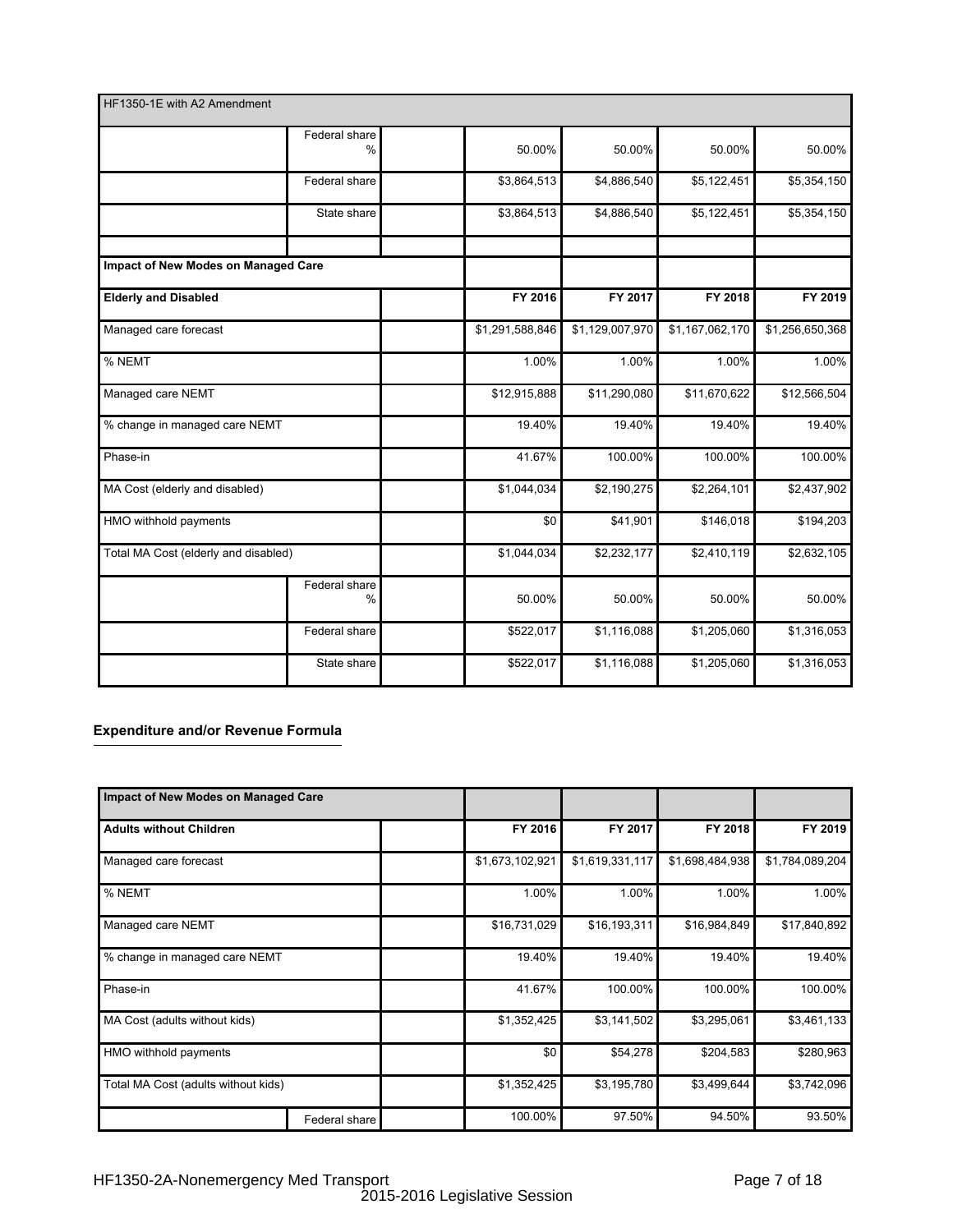| Impact of New Modes on Managed Care |                       |                         |                 |                 |                         |
|-------------------------------------|-----------------------|-------------------------|-----------------|-----------------|-------------------------|
|                                     | %                     |                         |                 |                 |                         |
|                                     | Federal share         | \$1,352,425             | \$3,115,886     | \$3,307,164     | \$3,498,860             |
|                                     | State share           | \$0                     | \$79,895        | \$192,480       | \$243,236               |
|                                     |                       |                         |                 |                 |                         |
| <b>Families with Children</b>       |                       | FY 2016                 | FY 2017         | FY 2018         | FY 2019                 |
| Managed care forecast               |                       | \$2,460,894,645         | \$2,397,086,622 | \$2,508,133,358 | \$2,634,089,817         |
| % NEMT                              |                       | 1.00%                   | 1.00%           | 1.00%           | 1.00%                   |
| Managed care NEMT                   |                       | \$24,608,946            | \$23,970,866    | \$25,081,334    | \$26,340,898            |
| % change in managed care NEMT       |                       | 19.40%                  | 19.40%          | 19.40%          | 19.40%                  |
| Phase-in                            |                       | 41.67%                  | 100.00%         | 100.00%         | 100.00%                 |
| MA Cost (families with kids)        |                       | $\overline{$}1,989,223$ | \$4,650,348     | \$4,865,779     | $\overline{$5,110,134}$ |
| HMO withhold payments               |                       | \$0                     | \$79,835        | \$302,416       | \$415,306               |
| Total MA Cost (families with kids)  |                       | \$1,989,223             | \$4,730,183     | \$5,168,195     | \$5,525,440             |
|                                     | Federal share<br>$\%$ | 50.00%                  | 50.00%          | 50.00%          | 50.00%                  |
|                                     | Federal share         | \$994,612               | \$2,365,092     | \$2,584,098     | \$2,762,720             |
|                                     | State share           | \$994,612               | \$2,365,092     | \$2,584,098     | \$2,762,720             |

| <b>Part B: Protected Transport</b>            |             |             |             |             |
|-----------------------------------------------|-------------|-------------|-------------|-------------|
| <b>FFS Protected Transport</b>                | FY 2016     | FY 2017     | FY 2018     | FY 2019     |
| Monthly protected trans trips in Beltrami     | 20          | 20          | 20          | 20          |
| Proportion med trans recipients in Beltrami   | 2.14%       | 2.14%       | 2.14%       | 2.14%       |
| Est statewide protected trans trips per month | 935         | 935         | 935         | 935         |
| Average miles per trip                        | 15          | 15          | 15          | 15          |
| Est statewide protected trans miles per month | 14,019      | 14,019      | 14,019      | 14,019      |
| Proposed base rates                           | \$75        | \$75        | \$75        | \$75        |
| Projected annual cost of base trips           | \$841,121   | \$841,121   | \$841,121   | \$841,121   |
| Proposed rates per mile                       | \$2.40      | \$2.40      | \$2.40      | \$2.40      |
| Projected annual cost of mileage              | \$403,738   | \$403,738   | \$403,738   | \$403,738   |
| Projected total cost of protected transport   | \$1,244,860 | \$1,244,860 | \$1,244,860 | \$1,244,860 |
| Offset to medical transportation              | 20%         | 20%         | 20%         | 20%         |
| Projected net cost of protected transport     | \$995,888   | \$995,888   | \$995,888   | \$995,888   |
| Phase-in                                      | 83.33%      | 100.00%     | 100.00%     | 100.00%     |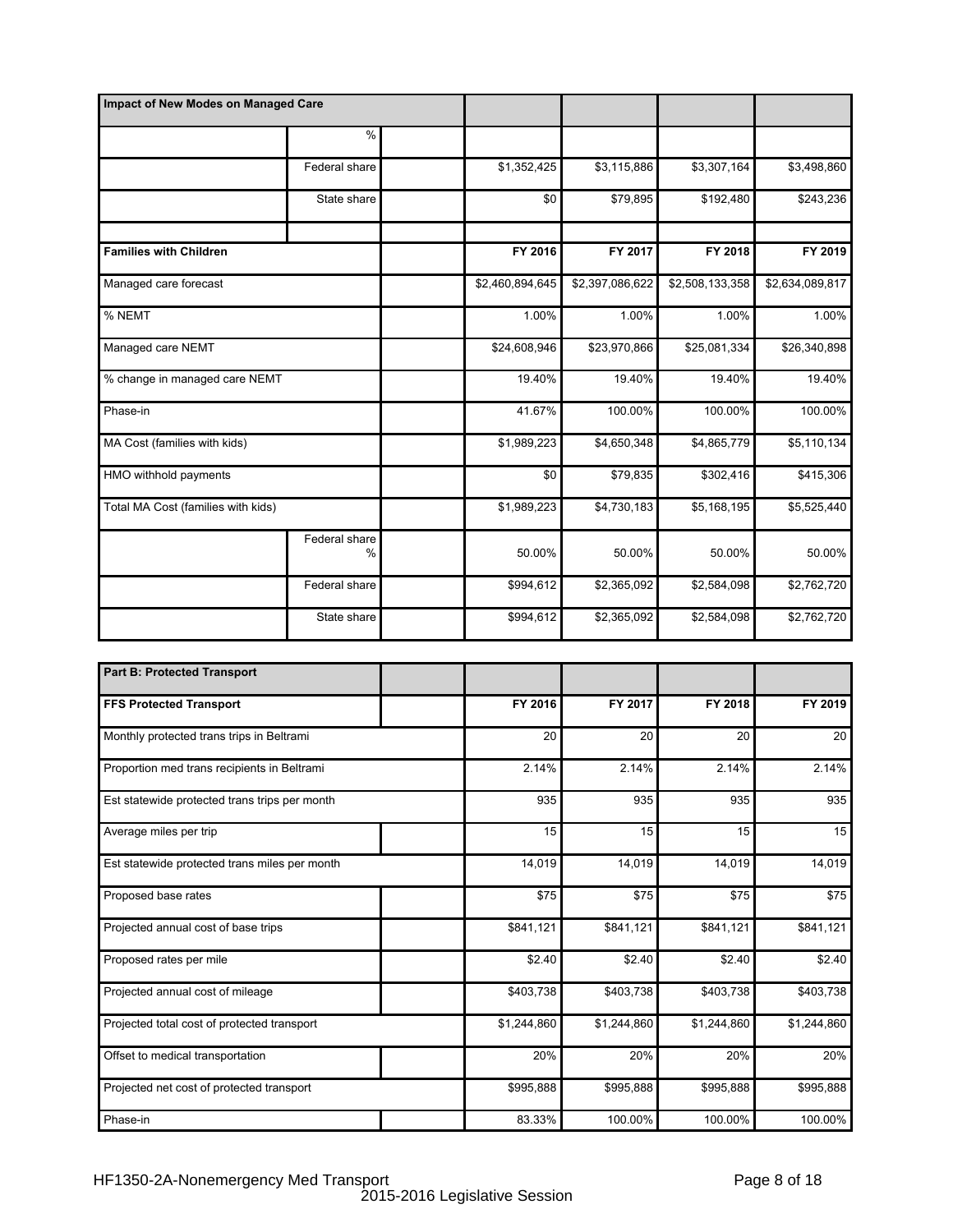| <b>Part B: Protected Transport</b> |                       |           |           |           |           |
|------------------------------------|-----------------------|-----------|-----------|-----------|-----------|
| <b>Total FFS MA Cost</b>           |                       | \$829,907 | \$995,888 | \$995,888 | \$995,888 |
|                                    | Federal share<br>$\%$ | 50.00%    | $50.00\%$ | 50.00%    | 50.00%    |
|                                    | Federal share         | \$414,953 | \$497,944 | \$497,944 | \$497,944 |
|                                    | State share           | \$414,953 | \$497,944 | \$497,944 | \$497,944 |

# **Long-Term Fiscal Considerations**

## **Expenditure and/or Revenue Formula Continued:**

| <b>Managed Care Protected Transport</b>     |                       |                 |                 |                 |                 |
|---------------------------------------------|-----------------------|-----------------|-----------------|-----------------|-----------------|
| <b>Elderly and Disabled</b>                 |                       | FY 2016         | FY 2017         | FY 2018         | FY 2019         |
| Managed care forecast                       |                       | \$1,291,588,846 | \$1,129,007,970 | \$1,167,062,170 | \$1,256,650,368 |
| % NEMT                                      |                       | 1.00%           | 1.00%           | 1.00%           | 1.00%           |
| Managed care NEMT                           |                       | \$12,915,888    | \$11,290,080    | \$11,670,622    | \$12,566,504    |
| % change in pmts for protected transport    |                       | 3.00%           | 3.00%           | 3.00%           | 3.00%           |
| Projected total cost of protected transport |                       | \$387,477       | \$338,702       | \$350,119       | \$376,995       |
| Offset to medical transportation            |                       | 20%             | 20%             | 20%             | 20%             |
| Projected net cost of protected transport   |                       | \$309,981       | \$270,962       | \$280,095       | \$301,596       |
| Phase-in                                    |                       | 41.67%          | 100.00%         | 100.00%         | 100.00%         |
| MA Cost (elderly and disabled)              |                       | \$129,159       | \$270,962       | \$280,095       | \$301,596       |
| HMO withhold payments                       |                       | \$0             | \$5,184         | \$18,064        | \$24,025        |
| Total MA Cost (elderly and disabled)        |                       | \$129,159       | \$276,146       | \$298,159       | \$325,621       |
|                                             | Federal share<br>$\%$ | 50.00%          | 50.00%          | 50.00%          | 50.00%          |
|                                             | Federal share         | \$64,579        | \$138,073       | \$149,080       | \$162,811       |
|                                             | State share           | \$64,579        | \$138,073       | \$149,080       | \$162,811       |
|                                             |                       |                 |                 |                 |                 |
| <b>Adults without Children</b>              |                       | FY 2016         | FY 2017         | FY 2018         | FY 2019         |
| Managed care forecast                       |                       | \$1,673,102,921 | \$1,619,331,117 | \$1,698,484,938 | \$1,784,089,204 |
| % NEMT                                      |                       | 1.00%           | 1.00%           | 1.00%           | 1.00%           |
| Managed care NEMT                           |                       | \$16,731,029    | \$16,193,311    | \$16,984,849    | \$17,840,892    |
| % change in pmts for protected transport    |                       | 3.00%           | 3.00%           | 3.00%           | 3.00%           |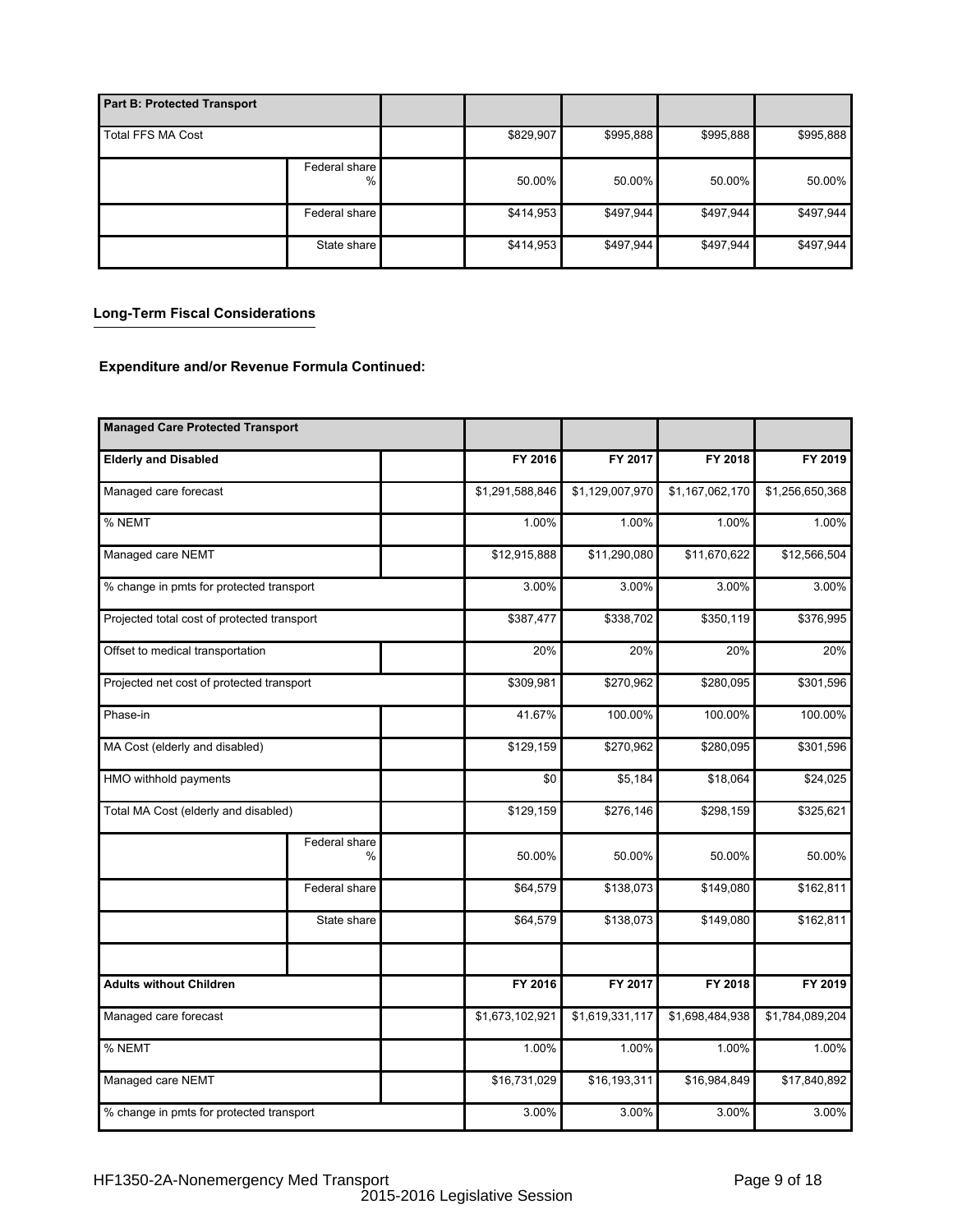| <b>Managed Care Protected Transport</b>     |                       |                 |                 |                 |                 |
|---------------------------------------------|-----------------------|-----------------|-----------------|-----------------|-----------------|
| Projected total cost of protected transport |                       | \$501,931       | \$485,799       | \$509,545       | \$535,227       |
| Offset to medical transportation            |                       | 20%             | 20%             | 20%             | 20%             |
| Projected net cost of protected transport   |                       | \$401,545       | \$388,639       | \$407,636       | \$428,181       |
| Phase-in                                    |                       | 41.67%          | 100.00%         | 100.00%         | 100.00%         |
| MA Cost (adults without kids)               |                       | \$167,310       | \$388,639       | \$407,636       | \$428,181       |
| HMO withhold payments                       |                       | \$0             | \$6,715         | \$25,309        | \$34,758        |
| Total MA Cost (adults without kids)         |                       | \$167,310       | \$395,354       | \$432,946       | \$462,940       |
|                                             | Federal share<br>$\%$ | 100.00%         | 97.50%          | 94.50%          | 93.50%          |
|                                             | Federal share         | \$167,310       | \$385,470       | \$409,134       | \$432,849       |
|                                             | State share           | \$0             | \$9,884         | \$23,812        | \$30,091        |
|                                             |                       |                 |                 |                 |                 |
| <b>Families with Children</b>               |                       | FY 2016         | FY 2017         | FY 2018         | FY 2019         |
| Managed care forecast                       |                       | \$2,460,894,645 | \$2,397,086,622 | \$2,508,133,358 | \$2,634,089,817 |
| % NEMT                                      |                       | 1.00%           | 1.00%           | 1.00%           | 1.00%           |
| Managed care NEMT                           |                       | \$24,608,946    | \$23,970,866    | \$25,081,334    | \$26,340,898    |
| % change in pmts for protected transport    |                       | 3.00%           | 3.00%           | 3.00%           | 3.00%           |
| Projected total cost of protected transport |                       | \$738,268       | \$719,126       | \$752,440       | \$790,227       |
| Offset to medical transportation            |                       | 20%             | 20%             | 20%             | 20%             |
| Projected net cost of protected transport   |                       | \$590,615       | \$575,301       | \$601,952       | \$632,182       |
| Phase-in                                    |                       | 41.67%          | 100.00%         | 100.00%         | 100.00%         |
| MA Cost (families with kids)                |                       | \$246,089       | \$575,301       | \$601,952       | \$632,182       |
| HMO withhold payments                       |                       | \$0             | \$9,877         | \$37,412        | \$51,378        |
| Total MA Cost (families with kids)          |                       | \$246,089       | \$585,177       | \$639,364       | \$683,560       |
|                                             | Federal share<br>$\%$ | 50.00%          | 50.00%          | 50.00%          | 50.00%          |
|                                             | Federal share         | \$123,045       | \$292,589       | \$319,682       | \$341,780       |
|                                             | State share           | \$123,045       | \$292,589       | \$319,682       | \$341,780       |

## **Local Fiscal Impact**

**Expenditure and/or Revenue Formula Continued:**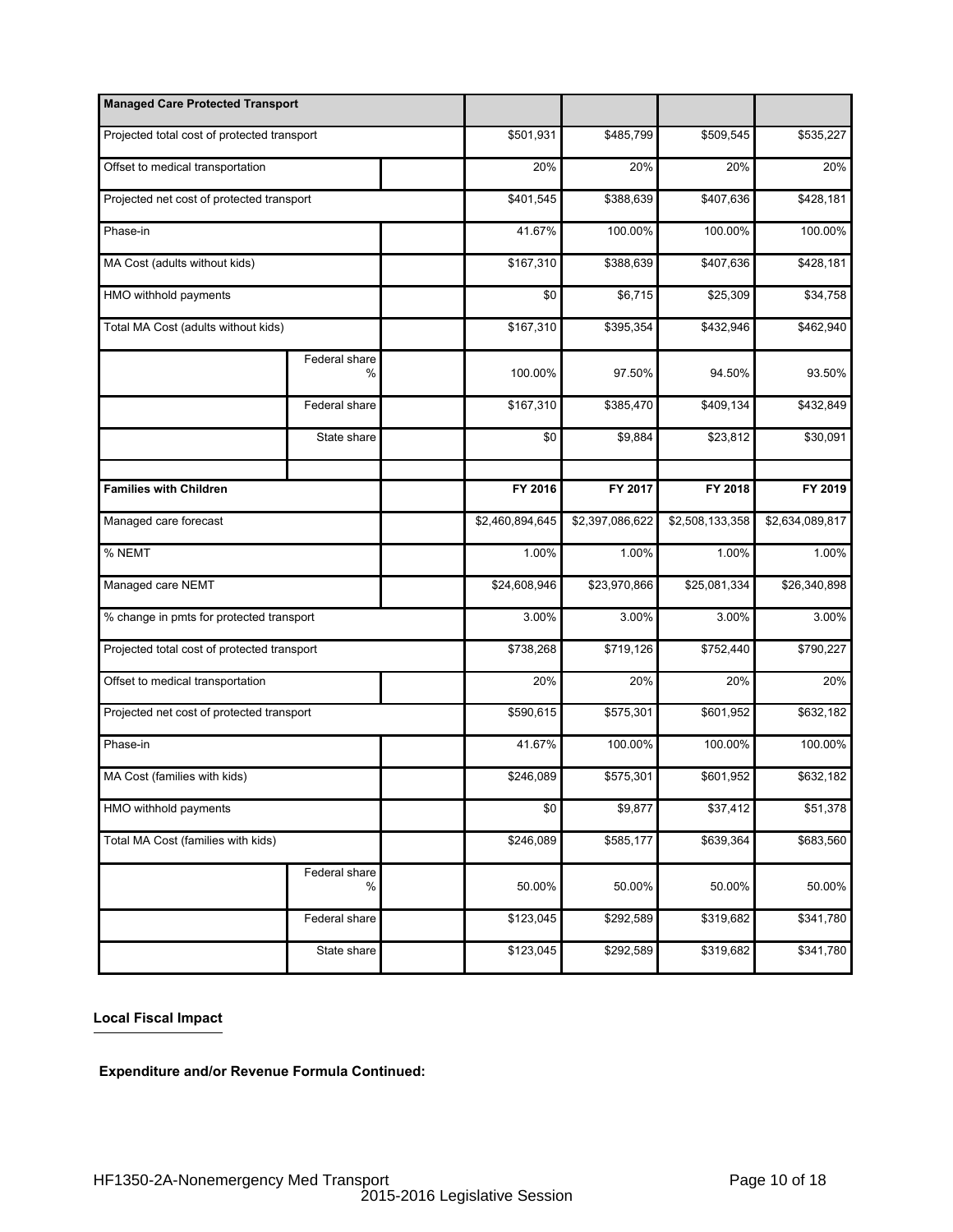| <b>Section C: RUCA Adjustments</b>                                                                                                                                                                                                                   |                                |              |              |              |              |              |
|------------------------------------------------------------------------------------------------------------------------------------------------------------------------------------------------------------------------------------------------------|--------------------------------|--------------|--------------|--------------|--------------|--------------|
| RUCA mileage adjustment for STS                                                                                                                                                                                                                      |                                |              | \$0          |              |              |              |
| RUCA mileage adjustment for ATS                                                                                                                                                                                                                      |                                |              | \$270,578    |              |              |              |
| RUCA base adjustment for ATS                                                                                                                                                                                                                         |                                |              | \$37,436     |              |              |              |
| Total estimated RUCA adjustment                                                                                                                                                                                                                      |                                |              |              |              |              |              |
| The data summarized above represents an estimated 1.2% increase in total FY2014 NEMT payments under the new modes of transportation<br>with the proposed RUCA adjustments. The effective date for the fuel adjustment is assumed to be July 1, 2015. |                                |              |              |              |              |              |
|                                                                                                                                                                                                                                                      |                                | FY 2014      | FY 2016      | FY 2017      | FY 2018      | FY 2019      |
| Total NEMT payment base                                                                                                                                                                                                                              |                                | \$24,757,870 |              |              |              |              |
| Est cost of RUCA adjustments                                                                                                                                                                                                                         |                                | \$308,014    |              |              |              |              |
| <b>NEMT</b> forecast                                                                                                                                                                                                                                 |                                |              | \$28,228,012 | \$29,744,435 | \$31,180,429 | \$32,590,780 |
| Est % change in NEMT pmts                                                                                                                                                                                                                            |                                | 1.24%        | 1.24%        | 1.24%        | 1.24%        | 1.24%        |
| Projected cost of RUCA adjustments                                                                                                                                                                                                                   |                                |              | \$351,186    | \$370,052    | \$387,917    | \$405,464    |
| Phase-in                                                                                                                                                                                                                                             |                                |              | 83.33%       | 100.00%      | 100.00%      | 100.00%      |
| <b>Total MA Cost</b>                                                                                                                                                                                                                                 |                                |              | \$292,655    | \$370,052    | \$387,917    | \$405,464    |
|                                                                                                                                                                                                                                                      | Federal share<br>$\frac{0}{0}$ |              | 50.00%       | 50.00%       | 50.00%       | 50.00%       |
|                                                                                                                                                                                                                                                      | Federal share                  |              | \$146,328    | \$185,026    | \$193,959    | \$202,732    |
|                                                                                                                                                                                                                                                      | State share                    |              | \$146,328    | \$185,026    | \$193,959    | \$202,732    |
|                                                                                                                                                                                                                                                      |                                |              |              |              |              |              |

| Section D: Sunset Rate Reduction on Ambulance Services |                    |              |              |              |              |
|--------------------------------------------------------|--------------------|--------------|--------------|--------------|--------------|
| <b>Fee for Service</b>                                 |                    |              |              |              |              |
| <b>Elderly and Disabled</b>                            |                    | FY 2016      | FY 2017      | FY 2018      | FY 2019      |
| Medical transportation forecast                        |                    | \$10,299,630 | \$11,024,253 | \$11,786,644 | \$12,587,607 |
| % change in pmts                                       |                    | 4.71%        | 4.71%        | 4.71%        | 4.71%        |
| Phase-in                                               |                    | 83.33%       | 100.00%      | 100.00%      | 100.00%      |
| Total MA Cost (elderly and disabled)                   |                    | \$404,436    | \$519,467    | \$555,392    | \$593,133    |
|                                                        | Federal share<br>% | 50.00%       | 50.00%       | 50.00%       | 50.00%       |
|                                                        | Federal share      | \$202,218    | \$259,734    | \$277,696    | \$296,567    |
|                                                        | State share        | \$202,218    | \$259,734    | \$277,696    | \$296,567    |
|                                                        |                    |              |              |              |              |
| <b>Adults without Children</b>                         |                    | FY 2016      | FY 2017      | FY 2018      | FY 2019      |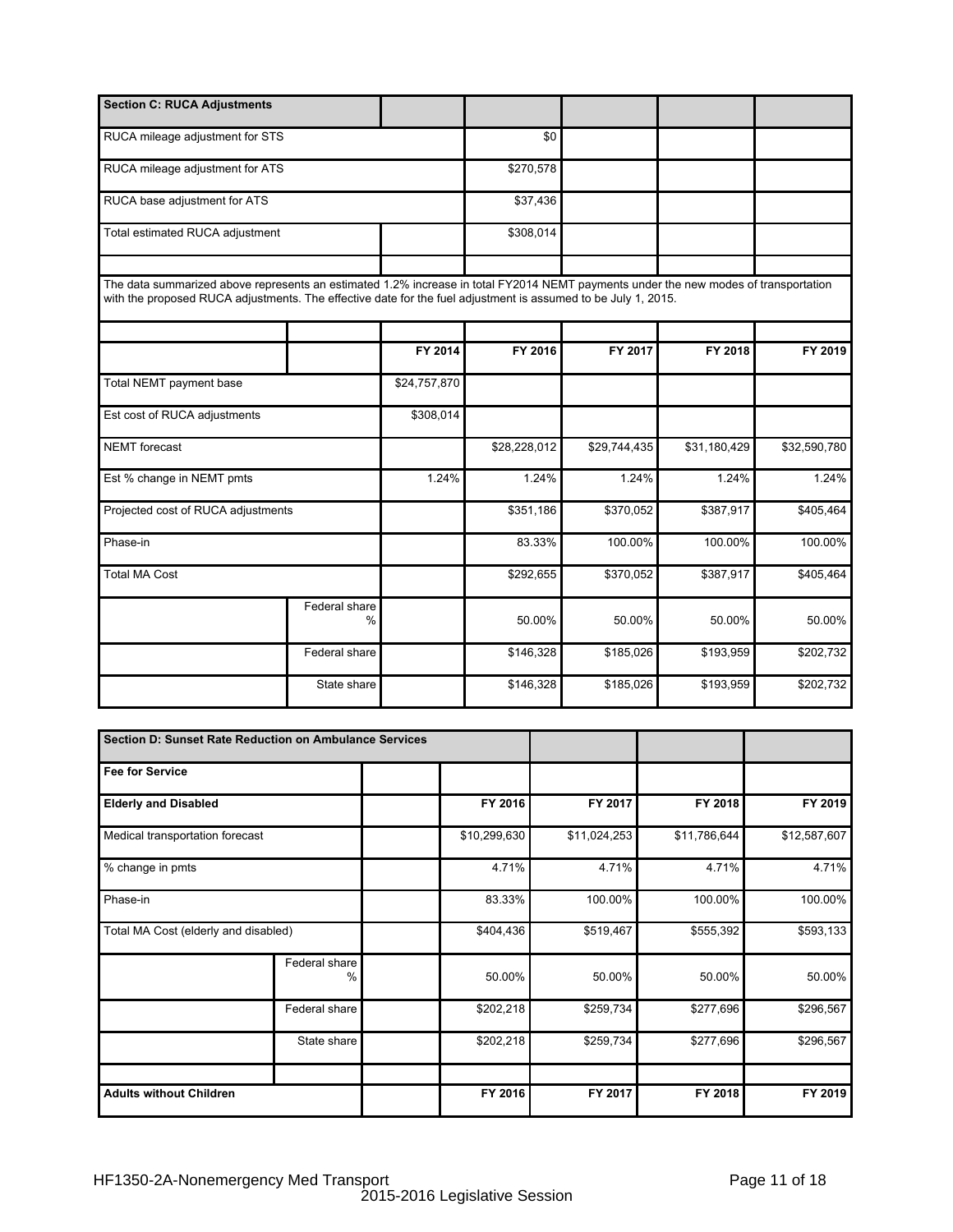| Section D: Sunset Rate Reduction on Ambulance Services |                                |             |             |                         |             |
|--------------------------------------------------------|--------------------------------|-------------|-------------|-------------------------|-------------|
| Medical transportation forecast<br>% change in pmts    |                                | \$8,311,554 | \$8,611,760 | $\overline{$8,916,043}$ | \$9,233,955 |
|                                                        |                                | 4.71%       | 4.71%       | 4.71%                   | 4.71%       |
| Phase-in                                               |                                | 83.33%      | 100.00%     | 100.00%                 | 100.00%     |
| Total MA Cost (adults without children)                |                                | \$326,370   | \$405,790   | \$420,128               | \$435,108   |
|                                                        | Federal share<br>$\frac{0}{0}$ | 100.00%     | 97.50%      | 94.50%                  | 93.50%      |
|                                                        | Federal share                  | \$326,370   | \$395,645   | \$397,021               | \$406,826   |
|                                                        | State share                    | \$0         | \$10,145    | \$23,107                | \$28,282    |
|                                                        |                                |             |             |                         |             |
| <b>Families with Children</b>                          |                                | FY 2016     | FY 2017     | FY 2018                 | FY 2019     |
| Medical transportation forecast                        |                                | \$6,493,119 | \$6,779,593 | \$7,101,573             | \$7,435,404 |
| % change in pmts                                       |                                | 4.71%       | 4.71%       | 4.71%                   | 4.71%       |
| Phase-in                                               |                                | 83.33%      | 100.00%     | 100.00%                 | 100.00%     |
| Total MA Cost (families with children)                 |                                | \$254,965   | \$319,457   | \$334,629               | \$350,359   |
|                                                        | Federal share<br>$\%$          | 50.00%      | 50.00%      | 50.00%                  | 50.00%      |
|                                                        | Federal share                  | \$127,483   | \$159,729   | \$167,315               | \$175,180   |
|                                                        | State share                    | \$127,483   | \$159,729   | \$167,315               | \$175,180   |

## **References/Sources**

| <b>Managed Care</b>                  |                       |                 |                 |                 |                 |
|--------------------------------------|-----------------------|-----------------|-----------------|-----------------|-----------------|
| <b>Elderly and Disabled</b>          |                       | FY 2016         | FY 2017         | FY 2018         | FY 2019         |
| Managed care forecast                |                       | \$1,291,588,846 | \$1,129,007,970 | \$1,167,062,170 | \$1,256,650,368 |
| % medical transportation             |                       | 0.24%           | 0.24%           | 0.24%           | 0.24%           |
| Managed care medical transportation  |                       | \$3,099,813     | \$2,709,619     | \$2,800,949     | \$3,015,961     |
| % change in pmts                     |                       | 4.71%           | 4.71%           | 4.71%           | 4.71%           |
| Phase-in                             |                       | 41.67%          | 100.00%         | 100.00%         | 100.00%         |
| MA Cost (elderly and disabled)       |                       | \$60,860        | \$127,678       | \$131,982       | \$142,113       |
| HMO withhold payments                |                       | \$0             | \$0             | \$8,993         | \$12,184        |
| Total MA Cost (elderly and disabled) |                       | \$60,860        | \$127,678       | \$140,975       | \$154,297       |
|                                      | Federal share<br>$\%$ | 50.00%          | 50.00%          | 50.00%          | 50.00%          |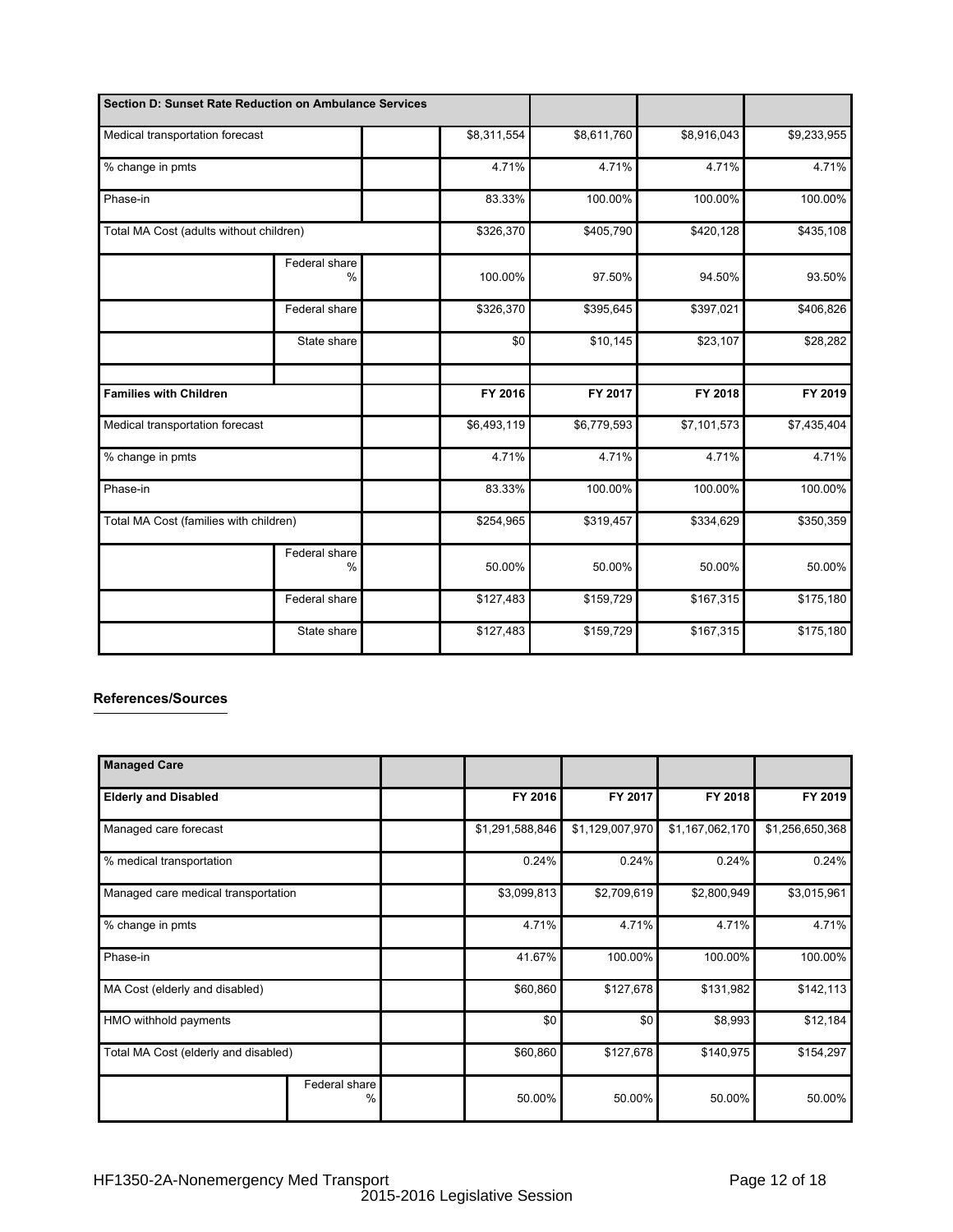| <b>Managed Care</b>                 |                    |                          |                        |                        |                        |
|-------------------------------------|--------------------|--------------------------|------------------------|------------------------|------------------------|
|                                     | Federal share      | \$30,430                 | \$63,839               | \$70,487               | \$77,148               |
|                                     | State share        | \$30,430                 | \$63,839               | \$70,487               | \$77,148               |
|                                     |                    |                          |                        |                        |                        |
| <b>Adults without Children</b>      |                    | FY 2016                  | FY 2017                | FY 2018                | FY 2019                |
| Managed care forecast               |                    | \$1,673,102,921          | \$1,619,331,117        | \$1,698,484,938        | \$1,784,089,204        |
| % medical transportation            |                    | 1.25%                    | 1.25%                  | 1.25%                  | 1.25%                  |
| Managed care medical transportation |                    | $\overline{$20,913,787}$ | \$20,241,639           | \$21,231,062           | \$22,301,115           |
| % change in pmts                    |                    | 4.71%                    | 4.71%                  | 4.71%                  | 4.71%                  |
| Phase-in                            |                    | 41.67%                   | 100.00%                | 100.00%                | 100.00%                |
| MA Cost (adults without kids)       |                    | \$410,611                | \$953,795              | \$1,000,417            | \$1,050,838            |
| HMO withhold payments               |                    | \$0                      | \$0                    | \$63,352               | \$91,539               |
| Total MA Cost (adults without kids) |                    | \$410,611                | \$953,795              | \$1,063,768            | \$1,142,377            |
|                                     | Federal share<br>% | 100.00%                  | 97.50%                 | 94.50%                 | 93.50%                 |
|                                     | Federal share      | \$410,611                | \$929,950              | \$1,005,261            | \$1,068,123            |
|                                     | State share        | \$0                      | \$23,845               | \$58,507               | \$74,255               |
|                                     |                    |                          |                        |                        |                        |
| <b>Families with Children</b>       |                    | FY 2016                  | FY 2017                | FY 2018                | FY 2019                |
| Managed care forecast               |                    | \$2,460,894,645          | \$2,397,086,622        | \$2,508,133,358        | \$2,634,089,817        |
| % medical transportation            |                    | 1.25%                    | 1.25%                  | 1.25%                  | 1.25%                  |
| Managed care medical transportation |                    | \$30,761,183             | \$29,963,583           | \$31,351,667           | \$32,926,123           |
| % change in pmts                    |                    | 4.71%                    | 4.71%                  | 4.71%                  | 4.71%                  |
| Phase-in                            |                    | 41.67%                   | 100.00%                | 100.00%                | 100.00%                |
| MA Cost (families with kids)        |                    | \$603,950                | \$1,411,897            | \$1,477,304            | \$1,551,493            |
| HMO withhold payments               |                    | \$0                      | \$0                    | \$93,442               | \$135,375              |
| Total MA Cost (families with kids)  |                    | \$603,950                | \$1,411,897            | \$1,570,746            | \$1,686,867            |
|                                     | Federal share<br>% | 50.00%                   | 50.00%                 | 50.00%                 | 50.00%                 |
|                                     | Federal share      | \$301,975                | \$705,948              | \$785,373              | \$843,434              |
|                                     | State share        | \$301,975                | \$705,948              | \$785,373              | \$843,434              |
|                                     |                    |                          |                        |                        |                        |
|                                     |                    |                          |                        |                        |                        |
| <b>Fiscal Summary (State Share)</b> |                    | FY 2016<br>\$4,425,794   | FY 2017<br>\$5,569,510 | FY 2018<br>\$5,814,354 | FY 2019<br>\$6,054,825 |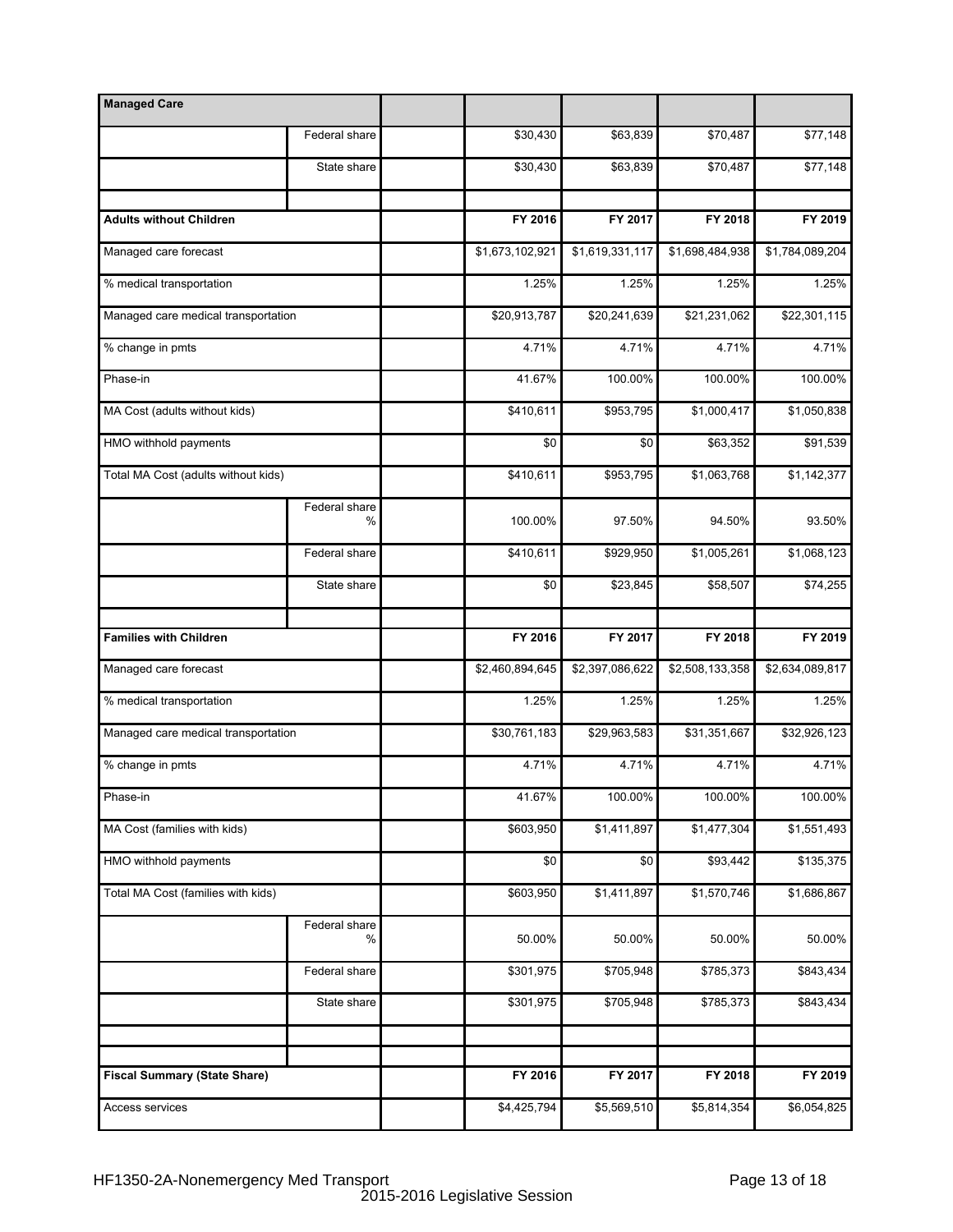| <b>Managed Care</b>                          |             |                                               |             |              |          |              |              |
|----------------------------------------------|-------------|-----------------------------------------------|-------------|--------------|----------|--------------|--------------|
| Managed care NEMT (Elderly & Disabled)       |             |                                               | \$586,597   | \$1,254,161  |          | \$1,354,139  | \$1,478,863  |
| Managed care NEMT (Adults without Kids)      |             |                                               | \$0         |              | \$89,778 | \$216,292    | \$273,327    |
| Managed care NEMT (Families with Kids)       |             |                                               | \$1,117,656 | \$2,657,680  |          | \$2,903,780  | \$3,104,500  |
| Medical transportation (Elderly & Disabled)  |             |                                               | \$232,648   | \$323,573    |          | \$348,183    | \$373,715    |
| Medical transportation (Adults without Kids) |             |                                               | \$0         |              | \$33,990 | \$81,614     | \$102,537    |
| Medical transportation (Families with Kids)  |             |                                               | \$429,458   | \$865,677    |          | \$952,687    | \$1,018,613  |
| <b>Total MA General Fund</b>                 |             |                                               | \$6,792,152 | \$10,794,369 |          | \$11,671,050 | \$12,406,381 |
| Fiscal Tracking Summary (\$000s)             |             |                                               |             |              |          |              |              |
| Fund                                         | <b>BACT</b> | <b>Description</b>                            | FY2016      |              | FY2017   | FY2018       | FY2019       |
| GF                                           | 33-FC       | <b>MA Grants</b>                              |             | 1,547        | 3,523    | 3,856        | 4,123        |
| GF                                           | 33-AD       | <b>MA Grants</b>                              |             | 0            | 124      | 298          | 376          |
| GF                                           | 33-ED       | <b>MA Grants</b>                              |             | 5,245        | 7,147    | 7,517        | 7,907        |
| GF                                           | 11          | Systems<br>(MMIS)                             |             | 4            | 1        | 1            | $\mathbf{1}$ |
| GF                                           | 13          | <b>HCA Admin</b><br>(Prior Auth.<br>Contract) |             | 141          | 141      | 141          | 141          |
|                                              |             | <b>Total Net</b><br><b>Fiscal Impact</b>      |             | 6,937        | 10,936   | 11,813       | 12,548       |
|                                              |             | <b>Full Time</b><br><b>Equivalents</b>        |             |              |          |              |              |

**Agency Contact:** Patrick Hultman 651-431-4311

**Agency Fiscal Note Coordinator Signature:** Don Allen **Date:** 4/3/2015 5:41:26 PM

**Phone:** 651 431-2932 **Email:** Don.Allen@state.mn.us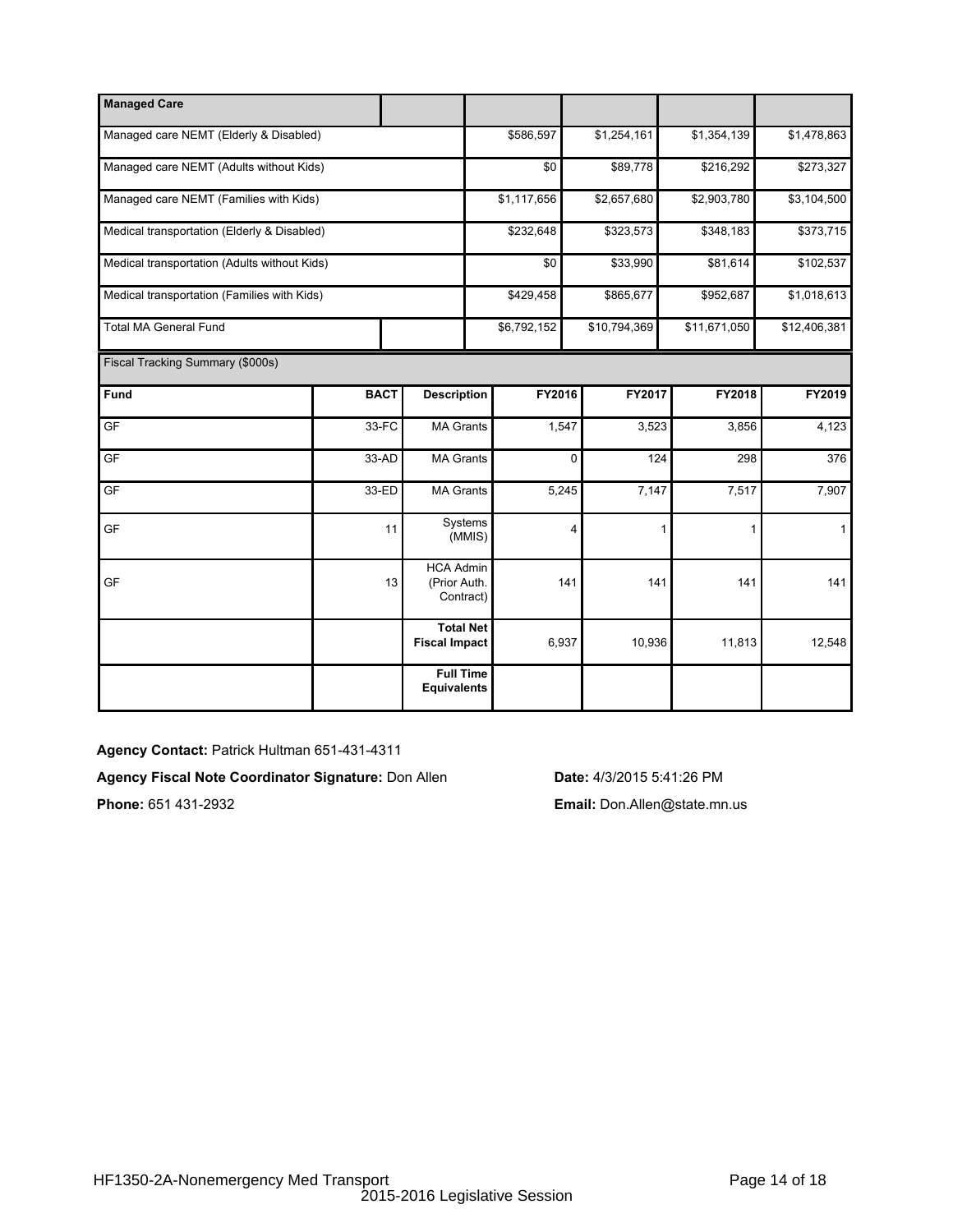**HF1350 - 2A - "Nonemergency Med Transport"**

| Chief Author:              | <b>Kim Norton</b>                        |
|----------------------------|------------------------------------------|
| Commitee:                  | <b>Health and Human Services Finance</b> |
| Date Completed: 04/07/2015 |                                          |
| Agency:                    | <b>Transportation Dept</b>               |

| <b>State Fiscal Impact</b>   | Yes | <b>No</b> |
|------------------------------|-----|-----------|
| Expenditures                 | X   |           |
| Fee/Departmental<br>Earnings | X   |           |
| <b>Tax Revenue</b>           |     | x         |
| Information Technology       |     | x         |
| Local Fiscal Impact          |     |           |
|                              |     |           |

This table shows direct impact to state government only. Local government impact. if any, is discussed in the narrative. Reductions shown in the parentheses.

| <b>State Cost (Savings)</b> |              | <b>Biennium</b>          |               |               | <b>Biennium</b> |               |
|-----------------------------|--------------|--------------------------|---------------|---------------|-----------------|---------------|
| <b>Dollars in Thousands</b> |              | <b>FY2015</b>            | <b>FY2016</b> | <b>FY2017</b> | <b>FY2018</b>   | <b>FY2019</b> |
| <b>Trunk Highway</b>        |              | $\overline{\phantom{0}}$ | 39            | (12)          | (12)            | (12)          |
|                             | <b>Total</b> | $\overline{\phantom{a}}$ | 39            | (12)          | (12)            | (12)          |
|                             |              | <b>Biennial Total</b>    |               | 27            |                 | (24)          |
|                             |              |                          |               |               |                 |               |

| <b>Full Time Equivalent Positions (FTE)</b> |       |                          | <b>Biennium</b> |               | <b>Biennium</b> |               |
|---------------------------------------------|-------|--------------------------|-----------------|---------------|-----------------|---------------|
|                                             |       | <b>FY2015</b>            | <b>FY2016</b>   | <b>FY2017</b> | <b>FY2018</b>   | <b>FY2019</b> |
| Trunk Highway                               |       | $\overline{\phantom{a}}$ | 1.13            | 2.25          | 2.25            | 2.25          |
|                                             | Total | $\blacksquare$           | 1.13            | 2.25          | 2.25            | 2.25          |

## **Executive Budget Officer's Comment**

I have reviewed this fiscal note for reasonableness of content and consistency with MMB's Fiscal Note policies.

EBO Signature: Britta Reitan ---- Date: 4/7/2015 12:59:54 PM

Phone: 651 201-8028 Email britta.reitan@state.mn.us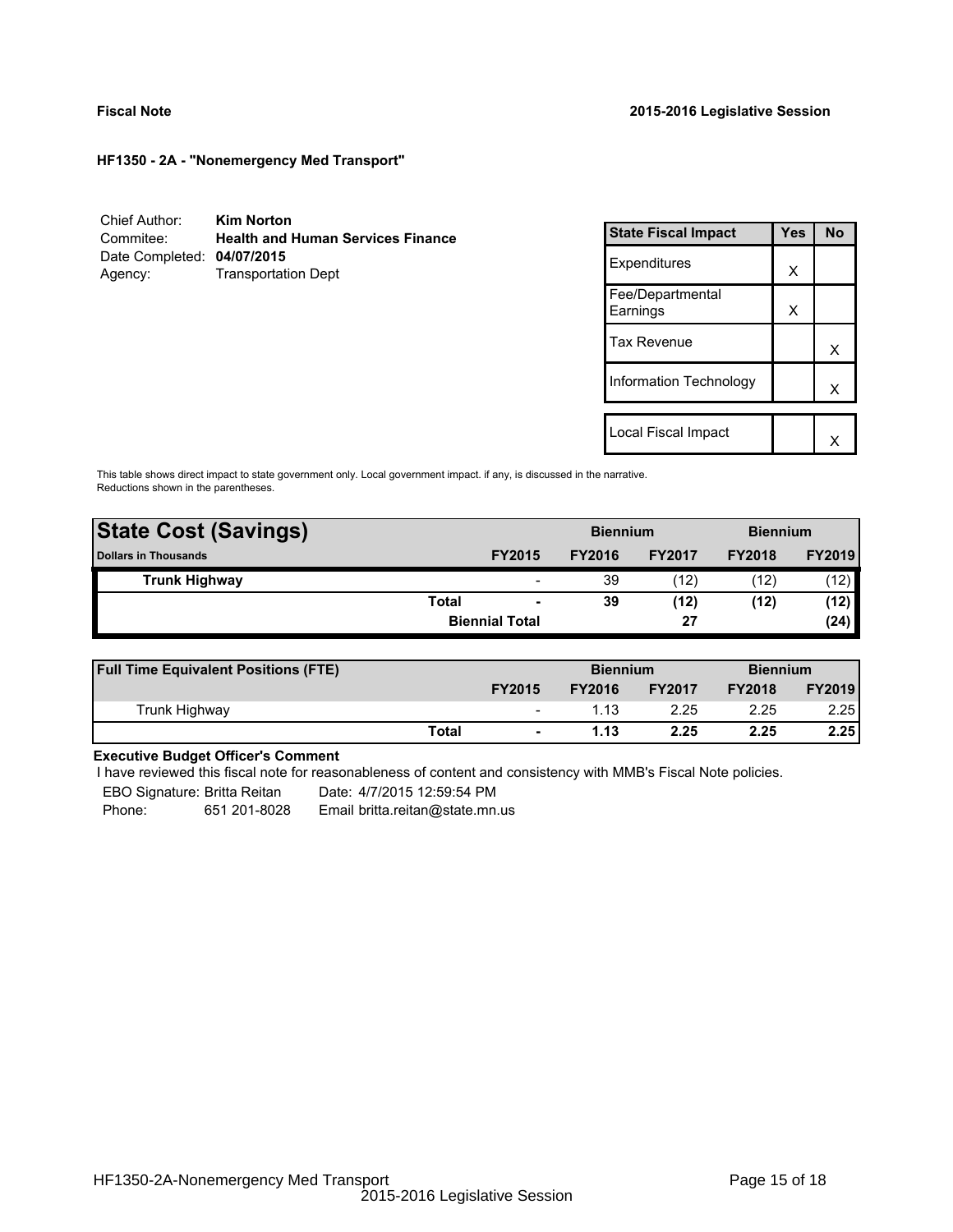## **State Cost (Savings) Calculation Details**

This table shows direct impact to state government only. Local government impact, if any, is discussed in the narrative. Reductions are shown in parentheses.

\*Transfers In/Out and Absorbed Costs are only displayed when reported.

| State Cost (Savings) = 1-2                        |              |                          | <b>Biennium</b> |               | <b>Biennium</b> |               |
|---------------------------------------------------|--------------|--------------------------|-----------------|---------------|-----------------|---------------|
| <b>Dollars in Thousands</b>                       |              | <b>FY2015</b>            | <b>FY2016</b>   | <b>FY2017</b> | <b>FY2018</b>   | <b>FY2019</b> |
| Trunk Highway                                     |              |                          | 39              | (12)          | (12)            | (12)          |
|                                                   | <b>Total</b> |                          | 39              | (12)          | (12)            | (12)          |
|                                                   |              | <b>Biennial Total</b>    |                 | 27            |                 | (24)          |
| 1 - Expenditures, Absorbed Costs*, Transfers Out* |              |                          |                 |               |                 |               |
| Trunk Highway                                     |              |                          | 111             | 132           | 132             | 132           |
|                                                   | <b>Total</b> |                          | 111             | 132           | 132             | 132           |
|                                                   |              | <b>Biennial Total</b>    |                 | 243           |                 | 264           |
| 2 - Revenues, Transfers In*                       |              |                          |                 |               |                 |               |
| Trunk Highway                                     |              | $\overline{\phantom{a}}$ | 72              | 144           | 144             | 144           |
|                                                   | <b>Total</b> |                          | 72              | 144           | 144             | 144           |
|                                                   |              | <b>Biennial Total</b>    |                 | 216           |                 | 288           |

## **Bill Description**

House File 1350-2A makes several changes related to the regulation of nonemergency medical transportation (NEMT) services, and payment for these services under MA. The bill requires NEMT providers to pay an annual fee to the Commissioner of Transportation, and modifies procedures for granting variances. The bill also specifies payment rates for the various modes of service, eliminates rate reductions for NEMT and ambulance services, and revises and restructures provisions governing the provision of NEMT services under MA. MnDOT currently is responsible for operating standards under MS 174.29 -.30, including annual vehicle inspections, for all special transportation (STS) vehicles, and Section 1, subd 17(c) requires all NEMT providers now comply with these standards they are also part of special transportation services.

## **Assumptions**

## **Revenue:**

We assume the \$45 decal revenue paid to MnDOT will be deposited in the Trunk Highway Fund (Technical note: language to this effect is needed)

\$45 annually will be collected from:

Current STS providers vehicles (no revenue collected currently): 2,300 as of January 2015.

Added NEMT vehicles: A variance application process began due to legislation passed in 2014 with significant changes to nonemergency medical transportation services. DHS had received variance applications for 11 additional providers with a total of 780 vehicles by January; however, as of March, the vehicle number had increased to 865. Therefore, we are unsure how much more these numbers may fluctuate, or whether additional providers will apply. We will assume 900 vehicles each year, with no change per year

Total vehicles = 3,200 (2,300 +900).

## **Expenditures:**

MnDOT assumes the same inspection process will be used for all providers vehicles, and will take approximately the same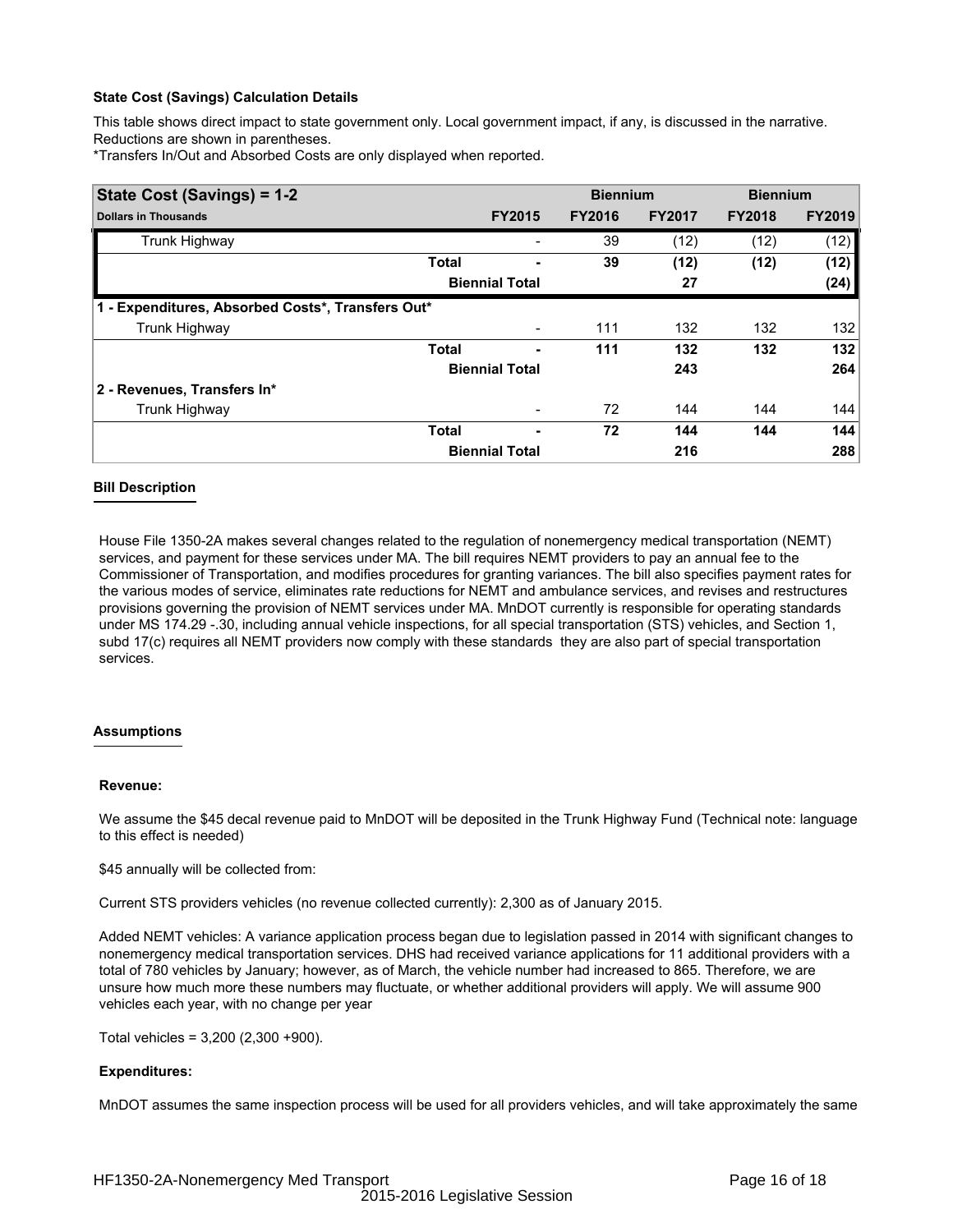amount of time, though some additional provisions are added in this bill. MnDOT assumes 1.5 additional inspectors will be needed. This is based on the percentage of time current employees spend on STS inspection work (3 employees for 2,300 vehicles); it would equate to 1.2 FTEs, however, we assume 1.5 FTES because several of the new companies have over 100 vehicles and drivers. Those inspections and audits take more time and are more indepth and complicated than inspections and audits for providers with fewer vehicles and drivers.

The inspector FTEs are assumed to be Transportation Program Specialist 2s; estimated salary of 49,000 + 32% for average fringe benefits for the position. In addition, there would be ongoing costs of \$3,000 for outstate travel, supplies, etc.

#### Additional costs include

·0.25 legal FTE for the additional vehicles potentially involved in the variance processincluding consideration of application, writing letters of issuance or denial, and dealing with appeals. Assume a State Program Admin Intermediate at \$50,000 per year X 50% overhead, including fringe benefits.\$50,000 X 50% X .25 = \$18,750.

·0.5 credentialing FTE for handling the additional calls regarding the new provisions, processing application information, etc. Assume a student paraprofessional at \$15,000 X 50% overhead, including fringe benefits. \$15,000 X 50% X .5 = \$11,250.

One-time costs for inspectors include:

MnDOT vehicle equipped with 800MHz two-way radio: \$31,100

Uniform, cell phone, computer, printer and training: \$4,000

In addition, there will be the cost of additional decals (currently they are placed on STS vehicles following inspection). MnDOTs best information based on a recent purchase is that 10,000 decals from MnCORR is \$6,000. This will be an additional one-time cost.

We are unsure of when the additional inspections will begin and how many will occur in FY16, and will assume one-half year labor and other ongoing costs in FY16.

## **Expenditure and/or Revenue Formula**

#### **Revenue:**

Decal revenue annually to the Trunk Highway Fund: \$45 X 3,200 vehicles = \$144,000; we will assume one half in FY2016 or \$72,000.

## **Expenditures:**

## Ongoing costs:

Inspectors - 49,000+ 32% = \$64,680 + \$3,000 = \$67,680 X 1.5 = \$101,500; additional staff \$18,750 +11,250 = \$131,500; round to \$132,000. Assume one half in FY16 = \$66,000.

One-time costs:

\$31,100 + 4,000 + 6,000 = \$41,100 + \$4,000 for one half FTE; MnDOT assumes it wont need to purchase an automobile for the one half FTE. Total \$45,100 round to \$45,000

Total FY2016 = \$66,000 + \$45,000 = \$111,000

Total FY2017-2019 = \$132,000